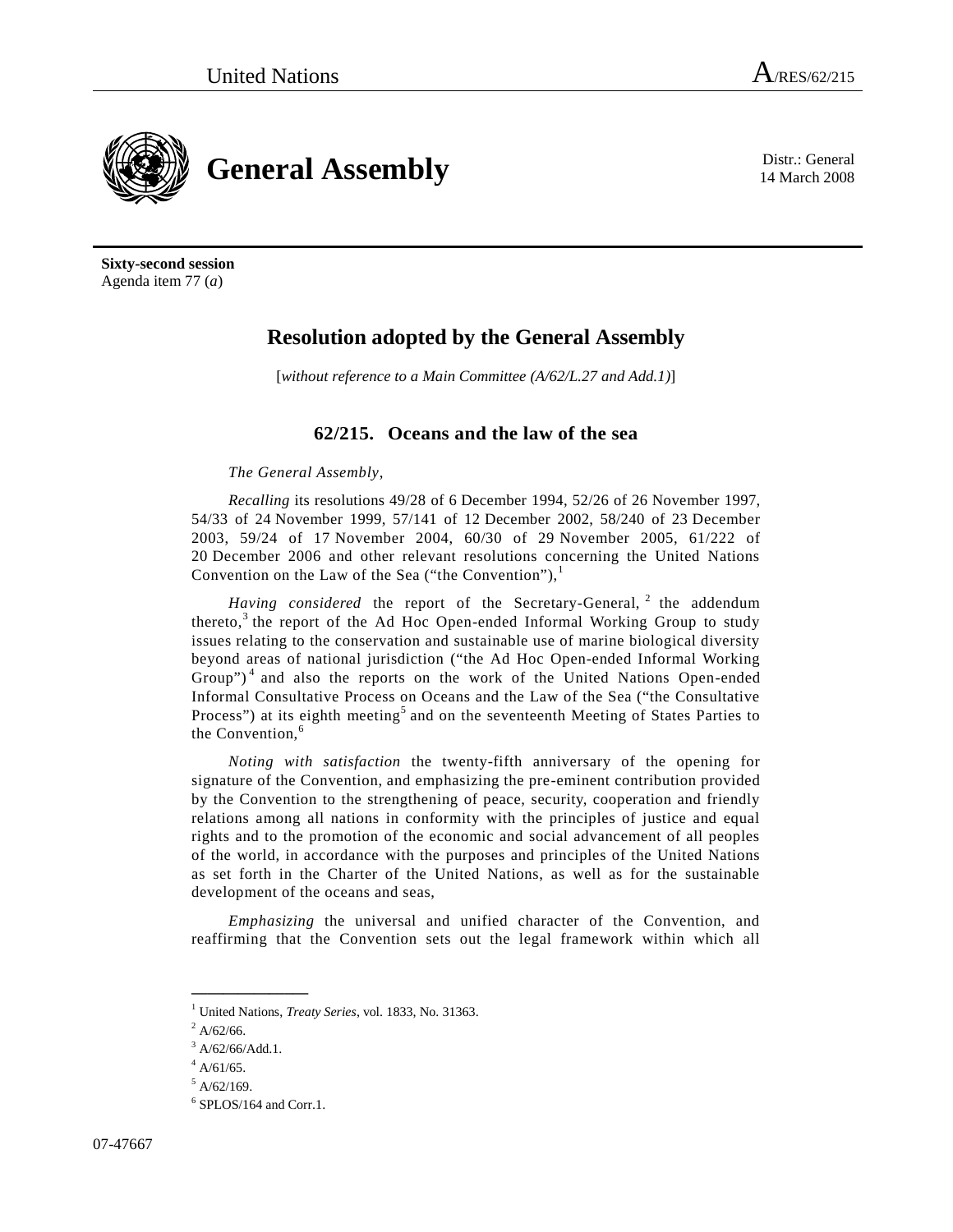activities in the oceans and seas must be carried out and is of strategic importance as the basis for national, regional and global action and cooperation in the marine sector, and that its integrity needs to be maintained, as recognized also by the United Nations Conference on Environment and Development in chapter 17 of Agenda  $21<sup>7</sup>$ 

*Recognizing* the important contribution of sustainable development and management of the resources and uses of the oceans and seas to the achievement of international development goals, including those contained in the United Nations Millennium Declaration,<sup>8</sup>

*Conscious* that the problems of ocean space are closely interrelated and need to be considered as a whole through an integrated, interdisciplinary and intersectoral approach, and reaffirming the need to improve cooperation and coordination at the national, regional and global levels, in accordance with the Convention, to support and supplement the efforts of each State in promoting the implementation and observance of the Convention, and the integrated management and sustainable development of the oceans and seas,

*Reiterating* the essential need for cooperation, including through capacitybuilding and transfer of marine technology, to ensure that all States, especially developing countries, in particular the least developed countries and small island developing States, as well as coastal African States, are able both to implement the Convention and to benefit from the sustainable development of the oceans and seas, as well as to participate fully in global and regional forums and processes dealing with oceans and law of the sea issues,

*Emphasizing* the need to strengthen the ability of competent international organizations to contribute, at the global, regional, subregional and bilateral levels, through cooperation programmes with Governments, to the development of national capacity in marine science and the sustainable management of the oceans and their resources,

*Recalling* that marine science is important for eradicating poverty, contributing to food security, conserving the world's marine environment and resources, helping to understand, predict and respond to natural events and promoting the sustainable development of the oceans and seas, by improving knowledge, through sustained research efforts and the evaluation of monitoring results, and applying such knowledge to management and decision-making,

*Recalling also* its decision, in resolutions 57/141 and 58/240, to establish a regular process under the United Nations for global reporting and assessment of the state of the marine environment, including socio-economic aspects, both current and foreseeable, building on existing regional assessments, as recommended by theWorld Summit on Sustainable Development,<sup>9</sup> and noting the need for cooperation among all States to this end,

<sup>7</sup> *Report of the United Nations Conference on Environment and Development, Rio de Janeiro, 3–14 June 1992*, vol. I, *Resolutions Adopted by the Conference* (United Nations publication, Sales No. E.93.I.8 and corrigendum), resolution 1, annex II.

<sup>8</sup> See resolution 55/2.

<sup>9</sup> See *Report of the World Summit on Sustainable Development, Johannesburg, South Africa, 26 August–4 September 2002* (United Nations publication, Sales No. E.03.II.A.1 and corrigendum), chap. I, resolution 2, annex.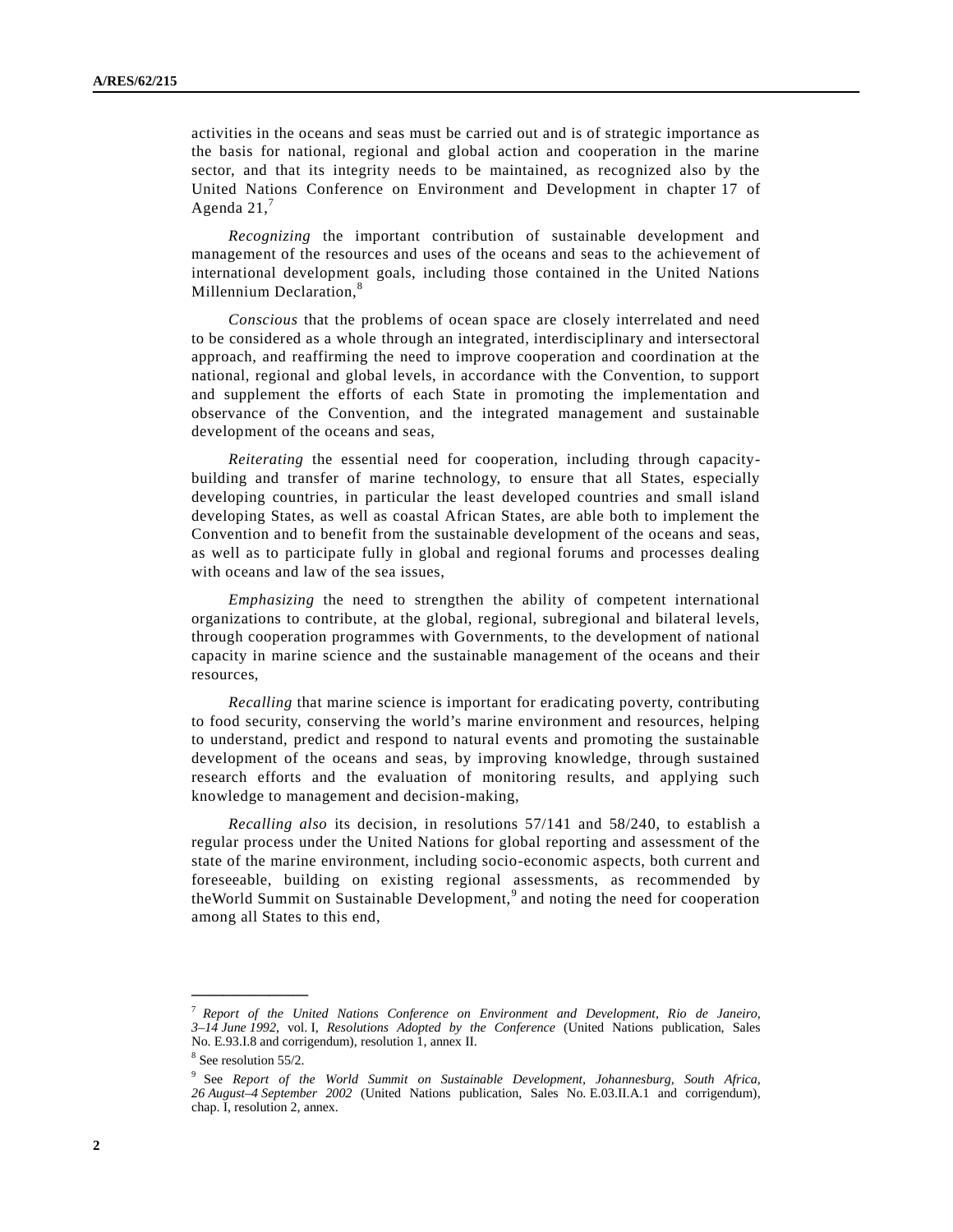*Reiterating its concern* at the adverse impacts on the marine environment and biodiversity, in particular on vulnerable marine ecosystems, including corals, of human activities, such as overutilization of living marine resources, the use of destructive practices, physical impacts by ships, the introduction of invasive alien species and marine pollution from all sources, including from land-based sources and vessels, in particular through the illegal discharge of oil and other harmful substances, the loss or release of fishing gear and the dumping of hazardous waste such as radioactive materials, nuclear waste and dangerous chemicals,

*Expressing its serious concern* over the current and projected adverse effects of anthropogenic and natural climate change on the marine environment and marine biodiversity,

*Expressing its deep concern* over the vulnerability of the environment and the fragile ecosystems of the polar regions, including the Arctic Ocean and the Arctic ice cap, particularly affected by the projected adverse effects of climate change,

*Encouraging* States to continue to contribute to the specific efforts deployed within the framework of the International Polar Year with the goal of enhancing the knowledge of the polar regions by strengthening scientific cooperation,

*Recognizing* that there is a need for a more integrated approach and to further study and promote measures for enhanced cooperation and coordination relating to the conservation and sustainable use of marine biodiversity beyond areas of national jurisdiction.

*Recognizing also* that the realization of the benefits of the Convention could be enhanced by international cooperation, technical assistance and advanced scientific knowledge, as well as by funding and capacity-building,

*Recognizing further* that hydrographic surveys and nautical charting are critical to the safety of navigation and life at sea, environmental protection, including the protection of vulnerable marine ecosystems, and the economics of the global shipping industry, and recognizing in this regard that the move towards electronic charting not only provides significantly increased benefits for safe navigation and management of ship movement, but also provides data and information that can be used for sustainable fisheries activities and other sectoral uses of the marine environment, the delimitation of maritime boundaries and environmental protection,

*Noting with concern* the continuing problem of transnational organized crime and threats to maritime safety and security, including piracy, armed robbery at sea, smuggling and terrorist acts against shipping, offshore installations and other maritime interests, and noting the deplorable loss of life and adverse impact on international trade, energy security and the global economy resulting from such activities,

*Noting* the importance of the delineation of the outer limits of the continental shelf beyond 200 nautical miles and that it is in the broader interest of the international community that States with a continental shelf beyond 200 nautical miles submit information on the outer limits of the continental shelf beyond 200 nautical miles to the Commission on the Limits of the Continental Shelf ("the Commission"), and noting in this regard that some States have already made submissions to the Commission,

*Noting also* that some States may face particular challenges in relation to preparing submissions to the Commission,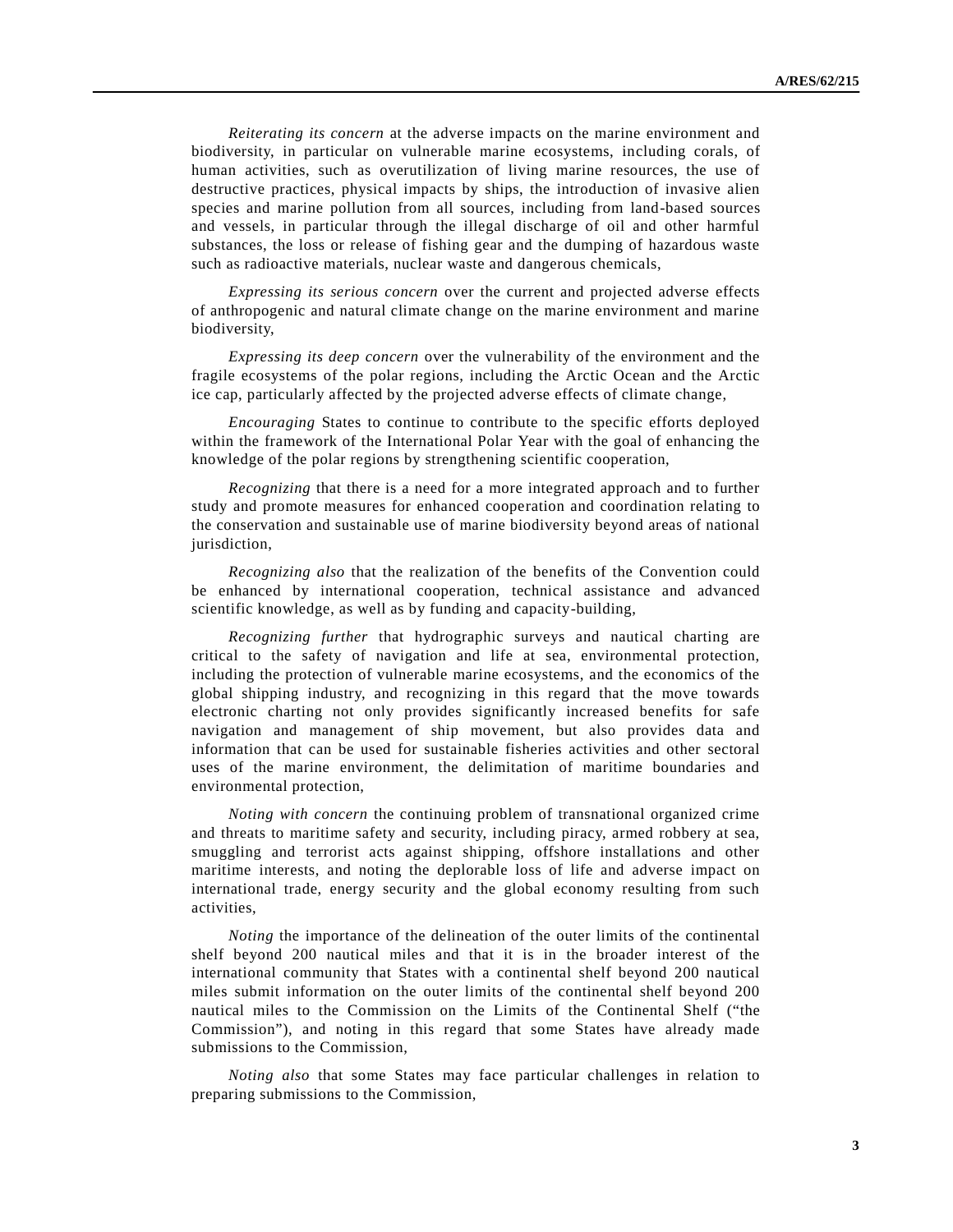*Noting further* that financial and technical assistance may be sought by developing countries for activities in relation to preparing submissions to the Commission, including through the voluntary trust fund established by resolution 55/7 of 30 October 2000 for the purpose of facilitating the preparation of submissions to the Commission for developing States, in particular the least developed countries and small island developing States, and compliance with article 76 of the Convention, as well as other accessible international assistance,

*Recognizing* the important role for developing countries of the trust funds established by resolution 55/7 for the activities of the Commission, and noting with appreciation the recent contributions made to them,

*Reaffirming* the importance of the work of the Commission for coastal States and the international community as a whole,

*Noting* the important role of the Commission in assisting States parties in the implementation of Part VI of the Convention, through the examination of information submitted by coastal States regarding the outer limits of the continental shelf beyond 200 nautical miles, and acknowledging in this regard the anticipated workload of the Commission owing to an increasing number of submissions, placing additional demands on its members and on the Division for Ocean Affairs and the Law of the Sea of the Office of Legal Affairs of the Secretariat ("the Division"), and the need to ensure that the Commission can perform its functions under the Convention effectively and maintain its high level of quality and expertise,

*Recognizing* the importance and the contribution of the work over the past eight years of the Consultative Process established by resolution 54/33 to facilitate the annual review of developments in ocean affairs by the General Assembly and extended by resolutions 57/141 and 60/30,

*Noting* the responsibilities of the Secretary-General under the Convention and related resolutions of the General Assembly, in particular resolutions 49/28, 52/26 and 54/33, and in this context the increase in activities of the Division, in particular in view of the growing number of requests to the Division for additional outputs and servicing of meetings, the increasing capacity-building activities, the need for enhanced support and assistance to the Commission and the role of the Division in inter-agency coordination and cooperation,

*Emphasizing* that underwater archaeological, cultural and historical heritage, including shipwrecks and watercrafts, holds essential information on the history of humankind and that such heritage is a resource that needs to be protected and preserved,

*Reaffirming* the importance of the work of the International Seabed Authority ("the Authority") in accordance with the Convention and the Agreement relating to the Implementation of Part XI of the United Nations Convention on the Law of the Sea of 10 December 1982 ("the Agreement"),  $10$ 

*Reaffirming also* the importance of the work of the International Tribunal for the Law of the Sea ("the Tribunal") in accordance with the Convention,

<sup>10</sup> United Nations, *Treaty Series*, vol. 1836, No. 31364.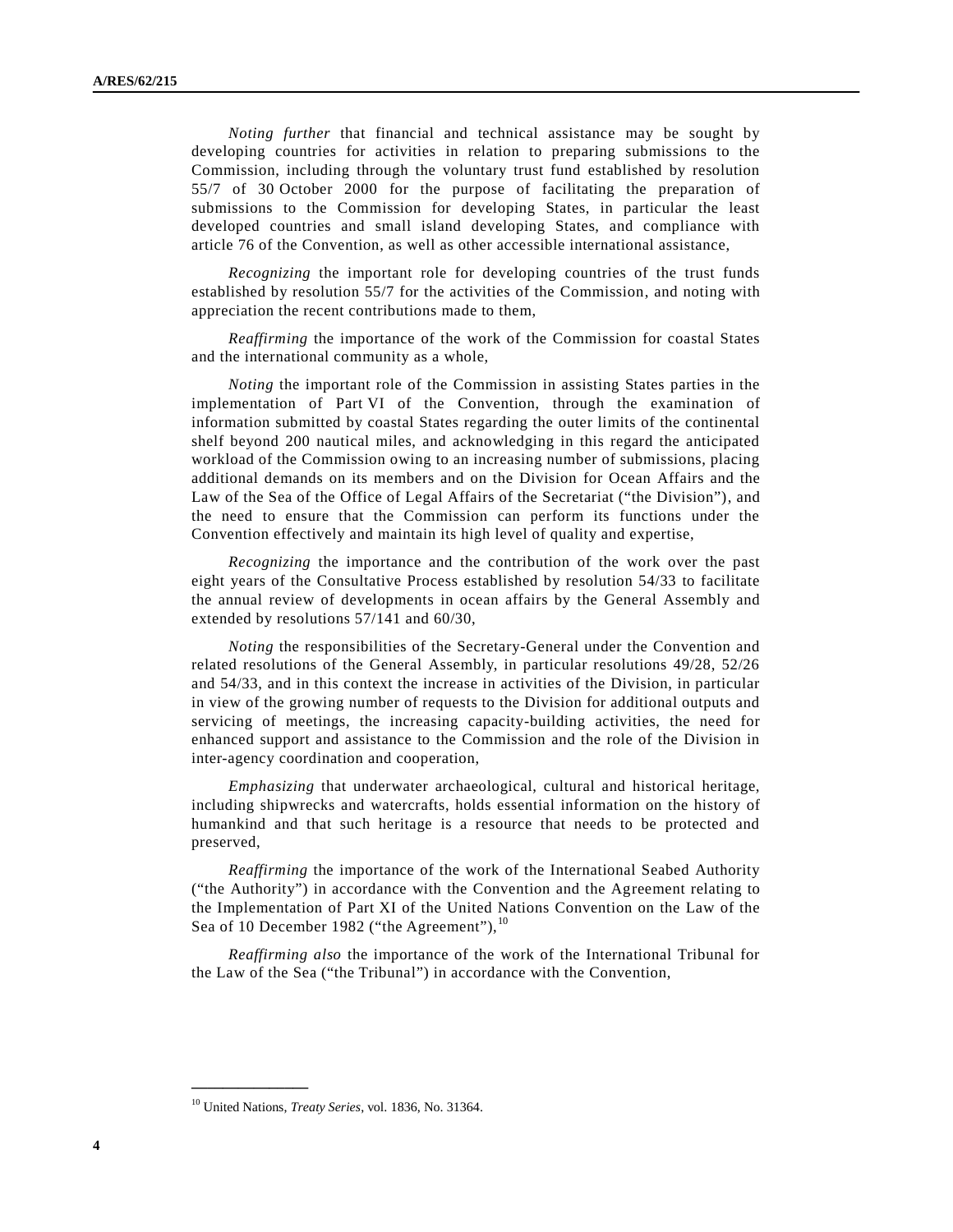#### **Implementation of the Convention and related agreements and instruments**

1. *Reaffirms* its resolutions 49/28, 52/26, 54/33, 57/141, 58/240, 59/24, 60/30, 61/222 and other relevant resolutions concerning the Convention;<sup>1</sup>

2. *Also reaffirms* the unified character of the Convention and the vital importance of preserving its integrity;

3. *Calls upon* all States that have not done so, in order to achieve the goal of universal participation, to become parties to the Convention and the Agreement;<sup>10</sup>

4. *Calls upon* all States that have not done so, in order to achieve the goal of universal participation, to become parties to the Agreement for the Implementation of the Provisions of the United Nations Convention on the Law of the Sea of 10 December 1982 relating to the Conservation and Management of Straddling Fish Stocks and Highly Migratory Fish Stocks ("the Fish Stocks Agreement"):<sup>11</sup>

5. *Calls upon* States to harmonize, as a matter of priority, their national legislation with the provisions of the Convention and, where applicable, relevant agreements and instruments, to ensure the consistent application of those provisions and to ensure also that any declarations or statements that they have made or make when signing, ratifying or acceding to the Convention do not purport to exclude or to modify the legal effect of the provisions of the Convention in their application to the State concerned and to withdraw any such declarations or statements;

6. *Calls upon* States parties to the Convention to deposit with the Secretary-General charts or lists of geographical coordinates, as provided for in the Convention;

7. *Urges* all States to cooperate, directly or through competent international bodies, in taking measures to protect and preserve objects of an archaeological and historical nature found at sea, in conformity with the Convention, and calls upon States to work together on such diverse challenges and opportunities as the appropriate relationship between salvage law and scientific management and conservation of underwater cultural heritage, increasing technological abilities to discover and reach underwater sites, looting and growing underwater tourism;

8. *Notes* the effort made by the United Nations Educational, Scientific and Cultural Organization with respect to the preservation of underwater cultural heritage, and notes in particular the rules annexed to the 2001 Convention on the Protection of the Underwater Cultural Heritage<sup>12</sup> that address the relationship between salvage law and scientific principles of management, conservation and protection of underwater cultural heritage among parties, their nationals and vessels flying their flag;

9. *Welcomes* the decision taken by the General Conference of the United Nations Educational, Scientific and Cultural Organization at its thirty-fourth session to increase the resources available for the Intergovernmental Oceanographic Commission for the next biennium, $13$  which will enable that Commission to increase

<sup>&</sup>lt;sup>11</sup> Ibid., vol. 2167, No. 37924.

<sup>12</sup> United Nations Educational, Scientific and Cultural Organization, *Records of the General Conference, Thirty-first Session, Paris, 15 October–3 November 2001*, vol. 1 and corrigendum: *Resolutions*, resolution 24, annex.

<sup>13</sup> Ibid., *Thirty-fourth Session, Paris, 16 October–2 November 2007*, vol. 1: *Resolutions*, resolution 93.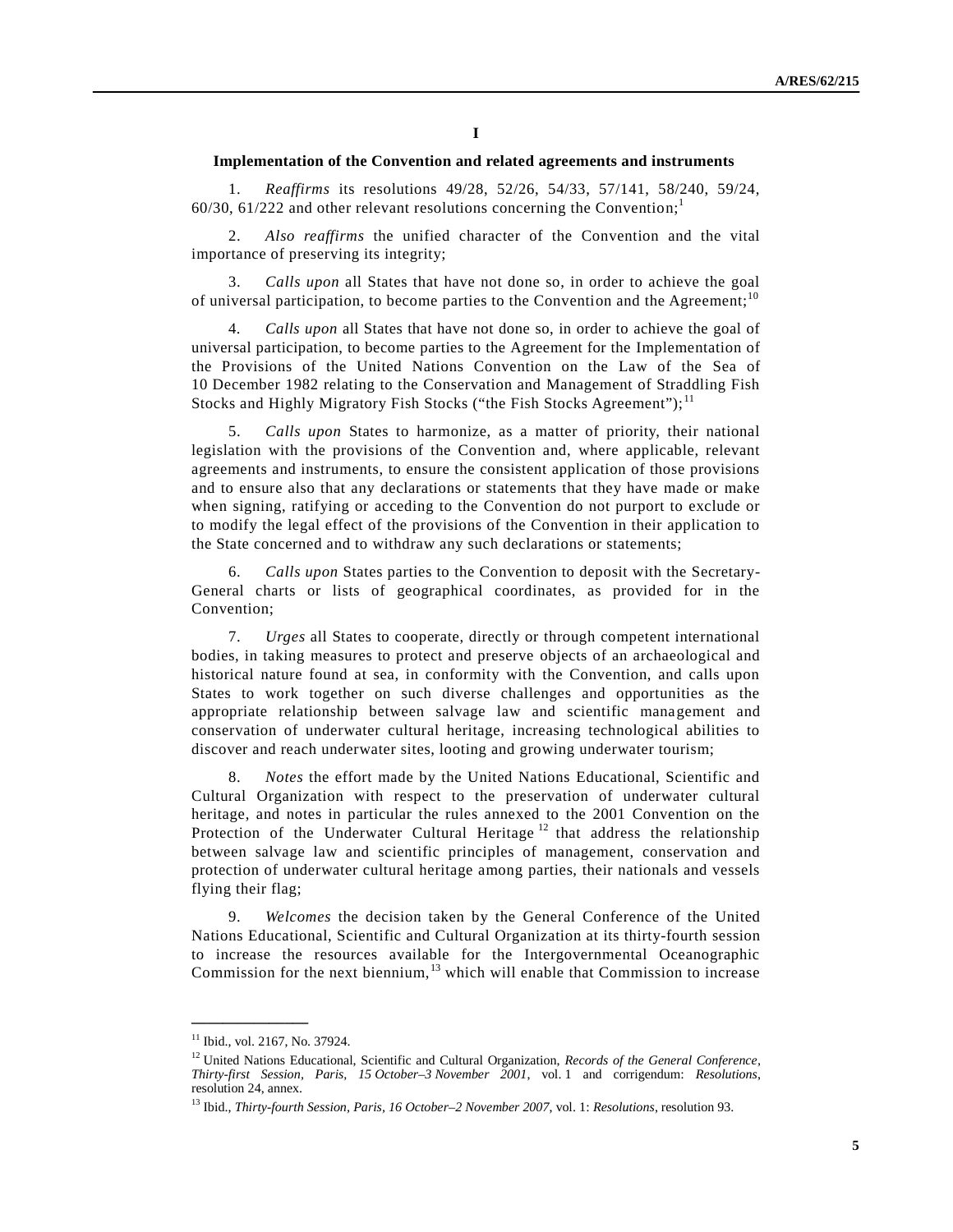its activities on an incremental basis and strengthen its capacity within the framework of the Organization;

### **II**

#### **Capacity-building**

10. *Calls upon* donor agencies and international financial institutions to keep their programmes systematically under review to ensure the availability in all States, particularly in developing States, of the economic, legal, navigational, scientific and technical skills necessary for the full implementation of the Convention and the objectives of the present resolution, as well as the sustainable development of the oceans and seas nationally, regionally and globally, and in so doing to bear in mind the interests and needs of landlocked developing States;

11. *Encourages* intensified efforts to build capacity for developing countries, in particular for the least developed countries and small island developing States, as well as coastal African States, to improve hydrographic services and the production of nautical charts, including electronic charts, as well as the mobilization of resources and building of capacity with support from international financial institutions and the donor community;

12. *Calls upon* States and international financial institutions, including through bilateral, regional and global cooperation programmes and technical partnerships, to continue to strengthen capacity-building activities, in particular in developing countries, in the field of marine scientific research by, inter alia, training personnel to develop and enhance relevant expertise, providing the necessary equipment, facilities and vessels and transferring environmentally sound technologies;

13. *Also calls upon* States and international financial institutions, including through bilateral, regional and global cooperation programmes and technical partnerships, to strengthen capacity-building activities in developing countries, in particular least developed countries and small island developing States, to develop their maritime administration and appropriate legal frameworks to establish or enhance the necessary infrastructure, legislative and enforcement capabilities to promote effective compliance with, and implementation and enforcement of, their responsibilities under international law;

14. *Recognizes* the need to build the capacity of developing States to raise awareness of, and support implementation of, improved waste management practices, noting the particular vulnerability of small island developing States to the impact of marine pollution from land-based sources and marine debris;

15. *Also recognizes* the importance of assisting developing States, in particular the least developed countries and small island developing States, as well as coastal African States, in implementing the Convention, and urges States, intergovernmental organizations and agencies, national institutions, non-governmental organizations and international financial institutions, as well as natural and juridical persons, to make voluntary financial or other contributions to the trust funds, as referred to in resolution 57/141, established for this purpose;

16. *Encourages* States to use the Criteria and Guidelines on the Transfer of Marine Technology, adopted by the Assembly of the Intergovernmental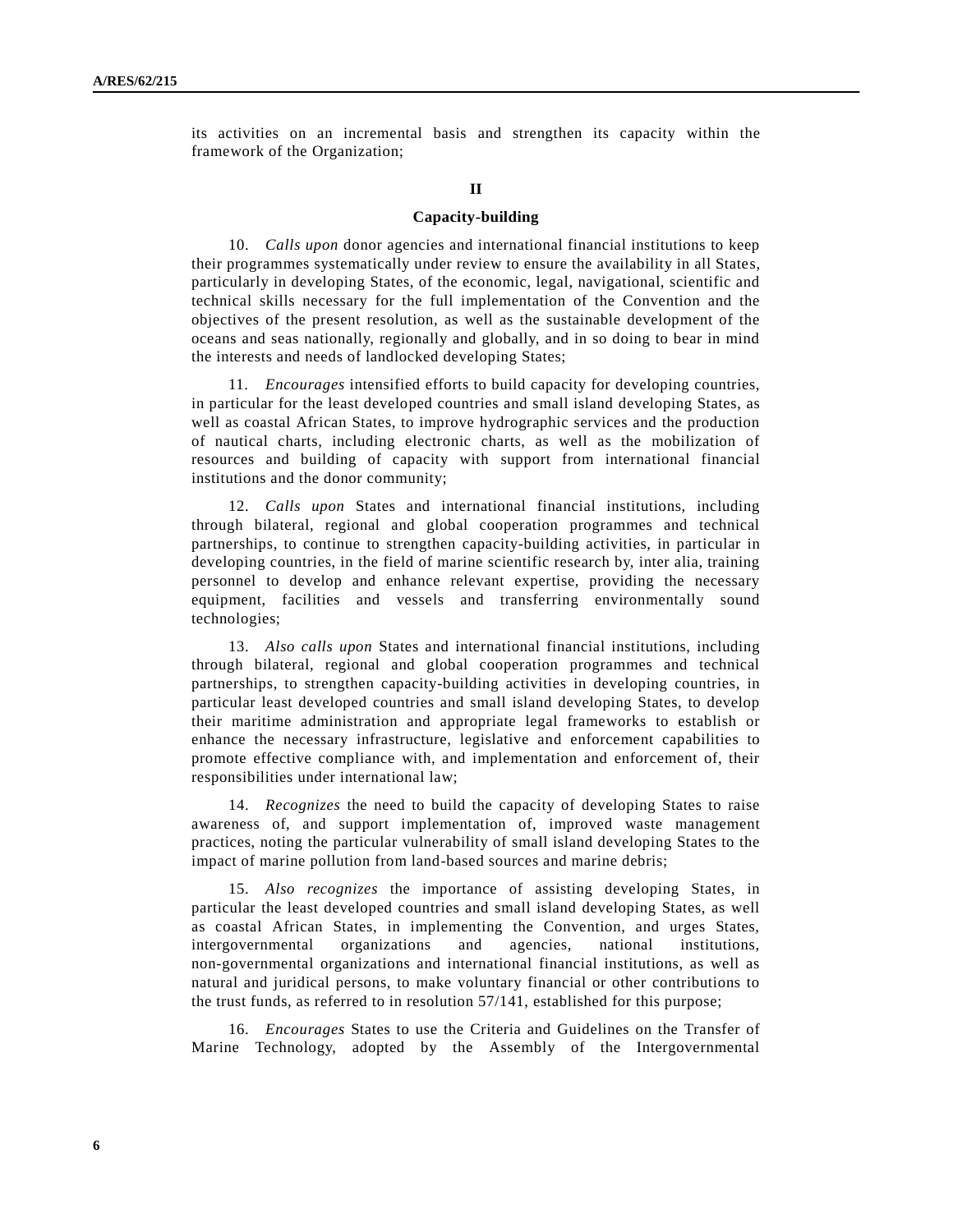Oceanographic Commission of the United Nations Educational, Scientific and Cultural Organization,  $14$  and recalls the important role of the secretariat of that Commission in the implementation and promotion of the Criteria and Guidelines;

17. *Calls upon* States to assist developing States, and especially the least developed countries and small island developing States, as well as coastal African States, at the bilateral and, where appropriate, multilateral level, in the preparation of submissions to the Commission regarding the establishment of the outer limits of the continental shelf beyond 200 nautical miles, including the assessment of the nature and extent of the continental shelf of a coastal State through a desktop study, and the delineation of the outer limits of its continental shelf;

18. *Calls upon* the Division to actively disseminate information on relevant procedures related to the trust fund established for the purpose of facilitating the preparation of submissions to the Commission and to continue its dialogue with potential beneficiaries with a view to providing financial support to developing countries for activities to facilitate timely submissions to the Commission, and welcomes in this regard the recent adoption of a new procedure to facilitate the access of developing countries to the trust fund;

19. *Notes with appreciation* the successful conduct by the Division of regional training courses in Africa, Asia and Latin America and the Caribbean and the commencement of subregional workshops by the Division, most recently in Brunei Darussalam from 12 to 16 February 2007 and South Africa from 13 to 17 August 2007, the purpose of which was to train technical staff of coastal developing States in the delineation of the outer limits of the continental shelf beyond 200 nautical miles and in the preparation of submissions to the Commission, and requests the Secretary-General, in cooperation with States and relevant international organizations and institutions, to continue making such training courses available;

20. *Also notes with appreciation* the development by the Division, in cooperation with other partners under the TRAIN-SEA-COAST Programme, of a training course on the development, implementation and management of marine protected areas and the successful delivery of the first regional training course, in Honiara from 15 to 20 January 2007;

21. *Further notes with appreciation* the regional workshops of the Tribunal, held in Libreville on 26 and 27 March 2007, Kingston from 16 to 18 April 2007 and Singapore from 29 to 31 May 2007, on the role of the Tribunal in the settlement of disputes relating to the law of the sea;

22. *Invites* Member States and others in a position to do so to support the capacity-building activities of the Division, including, in particular, the training activities to assist developing States in the preparation of their submissions to the Commission, and invites Member States and others in a position to do so to contribute to the trust fund established by the Secretary-General for the Office of Legal Affairs of the Secretariat to support the promotion of international law;

23. *Recognizes* the importance of the Hamilton Shirley Amerasinghe Memorial Fellowship on the Law of the Sea, advises the Secretary-General to continue to finance the Fellowship from resources made available through an

<sup>&</sup>lt;sup>14</sup> See Intergovernmental Oceanographic Commission, document IOC/INF-1203.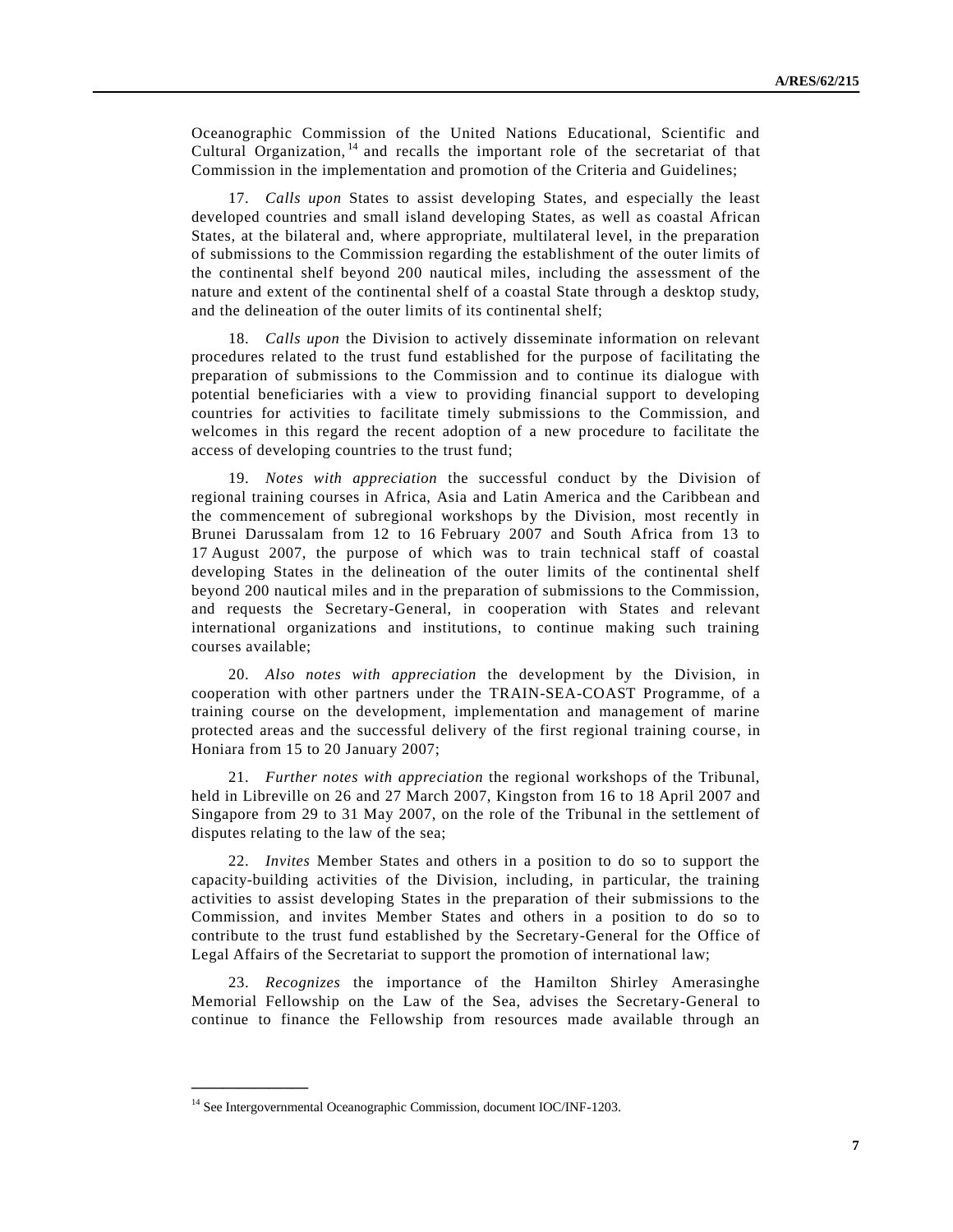appropriate Office of Legal Affairs trust fund, and urges Member States and others in a position to do so to contribute to the further development of the Fellowship;

24. *Takes note with satisfaction* of the ongoing implementation of the United Nations and the Nippon Foundation Fellowship Programme, focusing on human resources development for developing coastal States parties and non-parties to the Convention in the field of ocean affairs and the law of the sea or related disciplines;

### **III**

### **Meeting of States Parties**

25. *Welcomes* the report of the seventeenth Meeting of States Parties to the Convention;<sup>6</sup>

26. *Requests* the Secretary-General to convene a special Meeting of States Parties to the Convention, in New York on 30 January 2008, to fill a vacancy that has occurred following the resignation of one of the members of the Tribunal and to convene the eighteenth Meeting of States Parties to the Convention, in New York from 13 to 20 June 2008, and to provide the services required;

27. *Calls upon* States parties to transmit to the Secretariat the credentials of representatives attending the Meetings as far in advance as is practicable, and no later than 29 January and 12 June 2008, respectively;

#### **IV**

### **Peaceful settlement of disputes**

28. *Notes with satisfaction* the continued and significant contribution of the Tribunal to the settlement of disputes by peaceful means in accordance with Part XV of the Convention, and underlines the important role and authority of the Tribunal concerning the interpretation or application of the Convention and the Agreement;

29. *Welcomes*, in this regard, the establishment by the Tribunal of the Chamber for Maritime Delimitation Disputes;

30. *Equally pays tribute* to the important and long-standing role of the International Court of Justice with regard to the peaceful settlement of disputes concerning the law of the sea;

31. *Notes* that States parties to an international agreement related to the purposes of the Convention may submit to, inter alia, the Tribunal or the International Court of Justice any dispute concerning the interpretation or application of that agreement submitted in accordance with that agreement, and notes also the possibility, provided for in the statutes of the Tribunal and the Court, to submit disputes to a chamber;

32. *Encourages* States parties to the Convention that have not yet done so to consider making a written declaration choosing from the means set out in article 287 of the Convention for the settlement of disputes concerning the interpretation or application of the Convention and the Agreement, bearing in mind the comprehensive character of the dispute settlement mechanism provided for in Part XV of the Convention;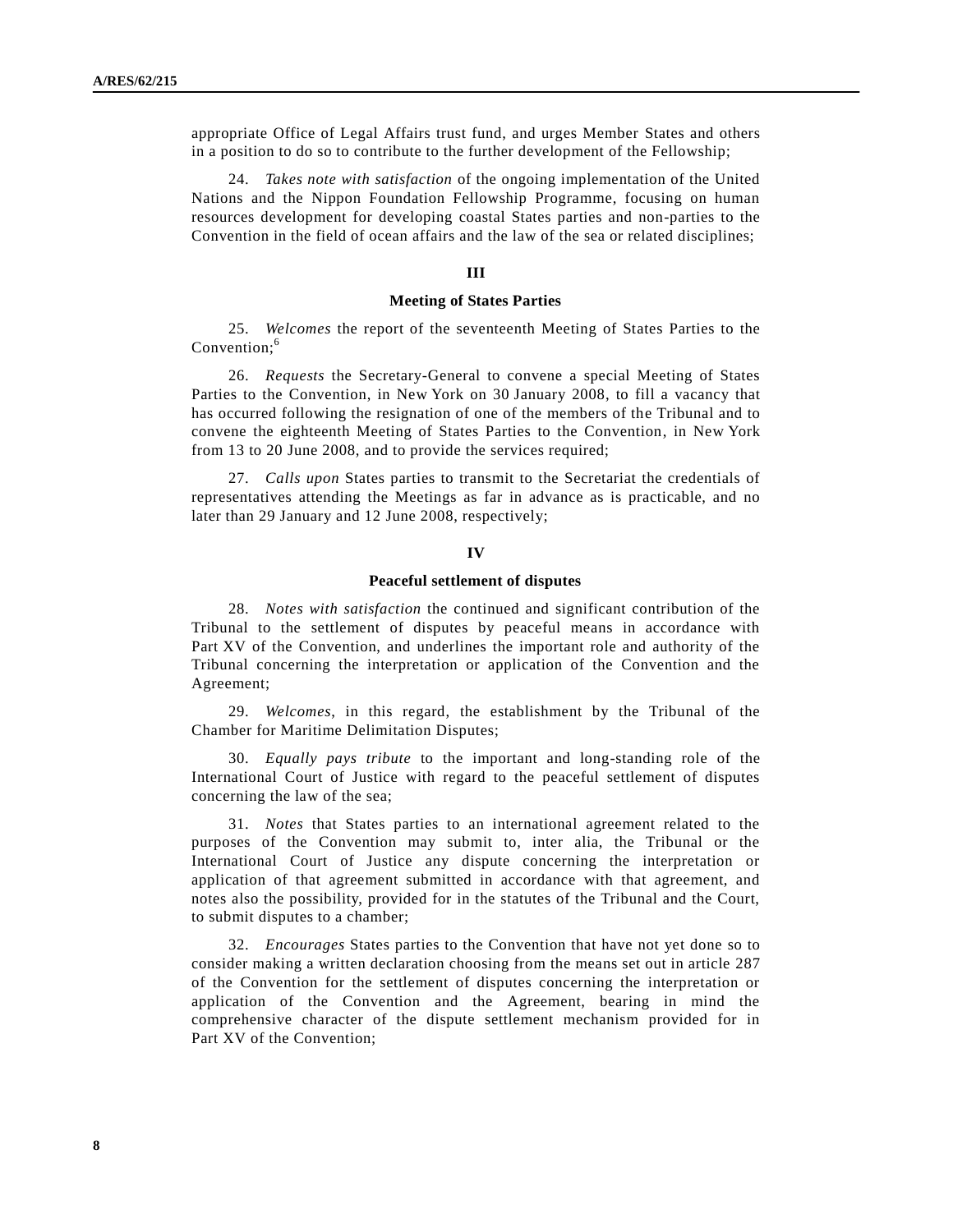**V**

### **The Area**

33. *Notes* the progress of the discussions on issues relating to the regulations for prospecting and exploration for polymetallic sulphides and cobalt-rich ferromanganese crusts in the Area, and reiterates the importance of the ongoing elaboration by the Authority, pursuant to article 145 of the Convention, of rules, regulations and procedures to ensure the effective protection of the marine environment, the protection and conservation of the natural resources of the Area and the prevention of damage to its flora and fauna from harmful effects that may arise from activities in the Area;

34. *Also notes* the importance of the responsibilities entrusted to the Authority by articles 143 and 145 of the Convention, which refer to marine scientific research and protection of the marine environment, respectively;

### **VI**

#### **Effective functioning of the Authority and the Tribunal**

35. *Appeals* to all States parties to the Convention to pay their assessed contributions to the Authority and to the Tribunal in full and on time, and also appeals to States parties in arrears with their contributions to fulfil their obligations without delay;

36. *Urges* all States parties to the Convention to attend the sessions of the Authority, and calls upon the Authority to continue to pursue all options, including making concrete recommendations on the issue of dates, in order to improve attendance in Kingston and to ensure global participation;

37. *Calls upon* States that have not done so to consider ratifying or acceding to the Agreement on the Privileges and Immunities of the Tribunal  $1^5$  and to the Protocol on the Privileges and Immunities of the Authority;<sup>16</sup>

38. *Emphasizes* the importance of the Tribunal's rules and staff regulations promoting the recruitment of a geographically representative staff in the Professional and higher categories, and welcomes the actions taken by the Tribunal in observance of those rules and regulations, as reported by its President to the seventeenth Meeting of States Parties;<sup>17</sup>

### **VII**

### **The continental shelf and the work of the Commission**

39. *Encourages* States parties to the Convention that are in a position to do so to make every effort to submit information to the Commission regarding the establishment of the outer limits of the continental shelf beyond 200 nautical miles, in conformity with article 76 of the Convention and article 4 of annex II to the Convention, taking into account the decision of the eleventh Meeting of States

<sup>15</sup> United Nations, *Treaty Series*, vol. 2167, No. 37925.

<sup>16</sup> Ibid., vol. 2214, No. 39357.

<sup>&</sup>lt;sup>17</sup> SPLOS/164 and Corr.1, para. 22.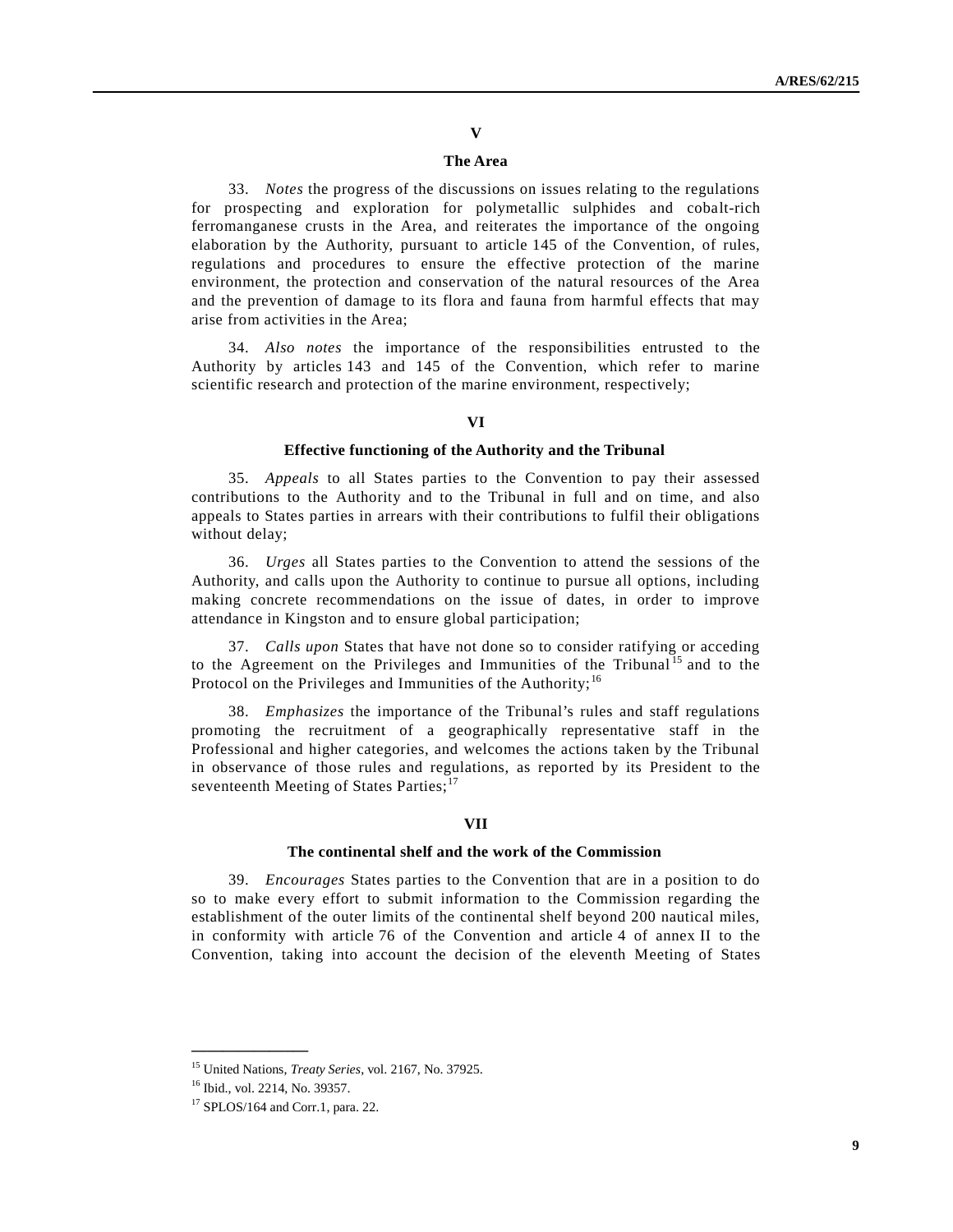Parties to the Convention<sup>18</sup> and noting discussion of this issue at the seventeenth Meeting of States Parties;<sup>19</sup>

40. *Notes with satisfaction* the progress in the work of the Commission, <sup>20</sup> that it is giving current consideration to a number of submissions that have been made regarding the establishment of the outer limits of the continental shelf beyond 200 nautical miles and that a number of States have advised of their intention to make submissions in the near future;

41. *Notes* that the anticipated heavy workload of the Commission, owing to an increasing number of submissions, places additional demands on its members and the Division, and in that regard emphasizes the need to ensure that the Commission can perform its functions efficiently and effectively and maintain its high level of quality and expertise;

42. *Takes note* of the decision of the Commission to maintain, to the extent possible given the term of office of the members of the Commission, continuity in the composition of subcommissions throughout the consideration of a submission;<sup>21</sup>

43. *Also takes note* of the decision of the seventeenth Meeting of States Parties to the Convention to continue to address, as a matter of priority, issues related to the workload of the Commission, including funding for its members attending the sessions of the Commission and the meetings of the subcommissions;  $^{22}$ 

44. *Calls upon* States whose experts are serving on the Commission to do their utmost to ensure the full participation of those experts in the work of the Commission, including the meetings of subcommissions, in accordance with the Convention;

45. *Takes note with concern* of the information provided by the Division regarding the inadequacies in the current level of staffing as well as the hardware and software available to it which are required to support the Commission in the fulfilment of its functions, as reflected in paragraph 69 of the report of the seventeenth Meeting of States Parties to the Convention; $^{23}$ 

46. *Endorses*, in this regard, the request by the Meeting of States Parties to the Convention to the Secretary-General to take timely measures, before the twentyfirst session of the Commission, to strengthen the capacity of the Division, serving as the secretariat of the Commission, within overall existing resource levels, in order to ensure enhanced support and assistance to the Commission and its subcommissions, in their consideration of submissions,  $24$  as required by paragraph 9 of annex III to the rules of procedure of the Commission;<sup>25</sup>

47. *Urges* the Secretary-General to continue to take all necessary actions to ensure that the Commission can fulfil the functions entrusted to it under the Convention;

<sup>18</sup> SPLOS/72.

<sup>19</sup> SPLOS/164 and Corr.1, paras. 56–78.

 $20$  See CLCS/54 and CLCS/56.

<sup>21</sup> See CLCS/56, paras. 12–14.

 $^{22}$  See SPLOS/162.

<sup>&</sup>lt;sup>23</sup> See SPLOS/164 and Corr.1.

<sup>24</sup> SPLOS/162, para. 6.

 $25$  CLCS/40.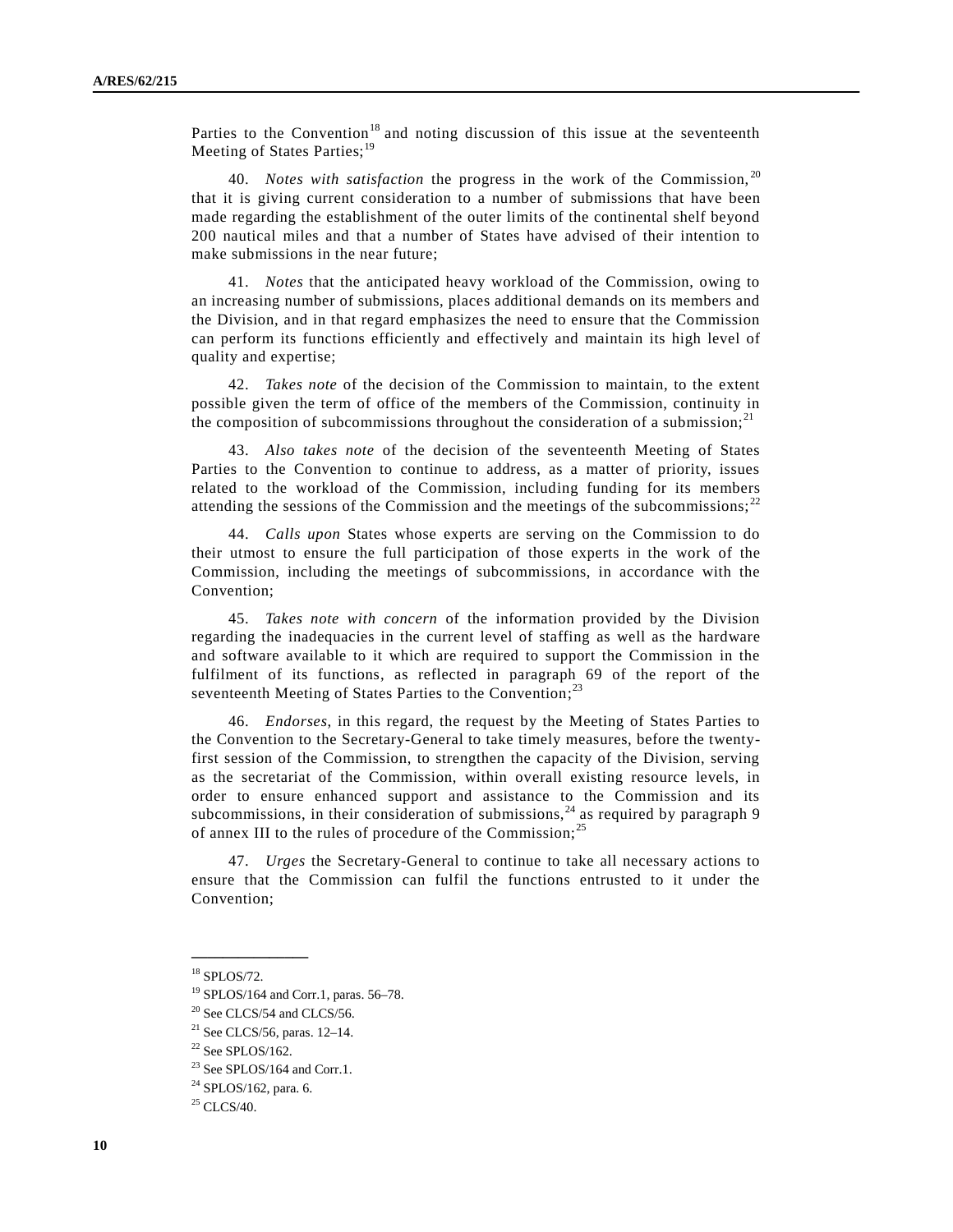48. *Encourages* States to make additional contributions to the voluntary trust fund established by resolution 55/7 for the purpose of facilitating the preparation of submissions to the Commission and to the voluntary trust fund also established by that resolution for the purpose of defraying the cost of participation of the members of the Commission from developing States in the meetings of the Commission;

49. *Approves* the convening by the Secretary-General of the twenty-first and twenty-second sessions of the Commission, in New York, from 17 March to 18 April 2008 and from 11 August to 12 September 2008, respectively, on the understanding that the following periods will be used for the technical examination of submissions at the Geographic Information System laboratories and other technical facilities of the Division: 17 to 28 March 2008; 14 to 18 April 2008; 11 to 15 August 2008; and 2 to 12 September 2008;

50. *Expresses its firm conviction* about the importance of the work of the Commission, carried out in accordance with the Convention, including with respect to the participation of the coastal State in relevant proceedings concerning its submission, and recognizes the continued need for active interaction between submitting States and the Commission;

51. *Encourages* States to continue exchanging views in order to increase understanding of issues, including expenditures involved, arising from the application of article 76 of the Convention, thus facilitating preparation of submissions by States, in particular developing States, to the Commission;

52. *Requests* the Secretary-General, in cooperation with the Member States, to continue supporting and organizing workshops or symposiums on scientific and technical aspects of the establishment of the outer limits of the continental shelf beyond 200 nautical miles, taking into account the need to strengthen capacitybuilding for developing countries in preparing their submissions;

### **VIII**

#### **Maritime safety and security and flag State implementation**

53. *Encourages* States to ratify or accede to international agreements addressing the safety and security of navigation, as well as maritime labour, and to adopt the necessary measures consistent with the Convention, aimed at implementing and enforcing the rules contained in those agreements;

54. *Welcomes* the adoption of the Work in Fishing Convention (No. 188) and the related Recommendation (No. 199), 2007 by the International Labour Conference on 14 June 2007, and encourages States to become parties to that Convention;

55. *Also welcomes* the continuing review by the International Maritime Organization and the International Labour Organization of Guidelines on Fair Treatment of Seafarers in the Event of a Maritime Accident, $^{26}$  and notes the decision of the International Maritime Organization to continue to monitor the implementation of the Guidelines;

<sup>&</sup>lt;sup>26</sup> Adopted by the International Maritime Organization Legal Committee on 27 April 2006 as resolution LEG.3(91), and by the International Labour Organization Governing Body on 12 June 2006, at its 296th session.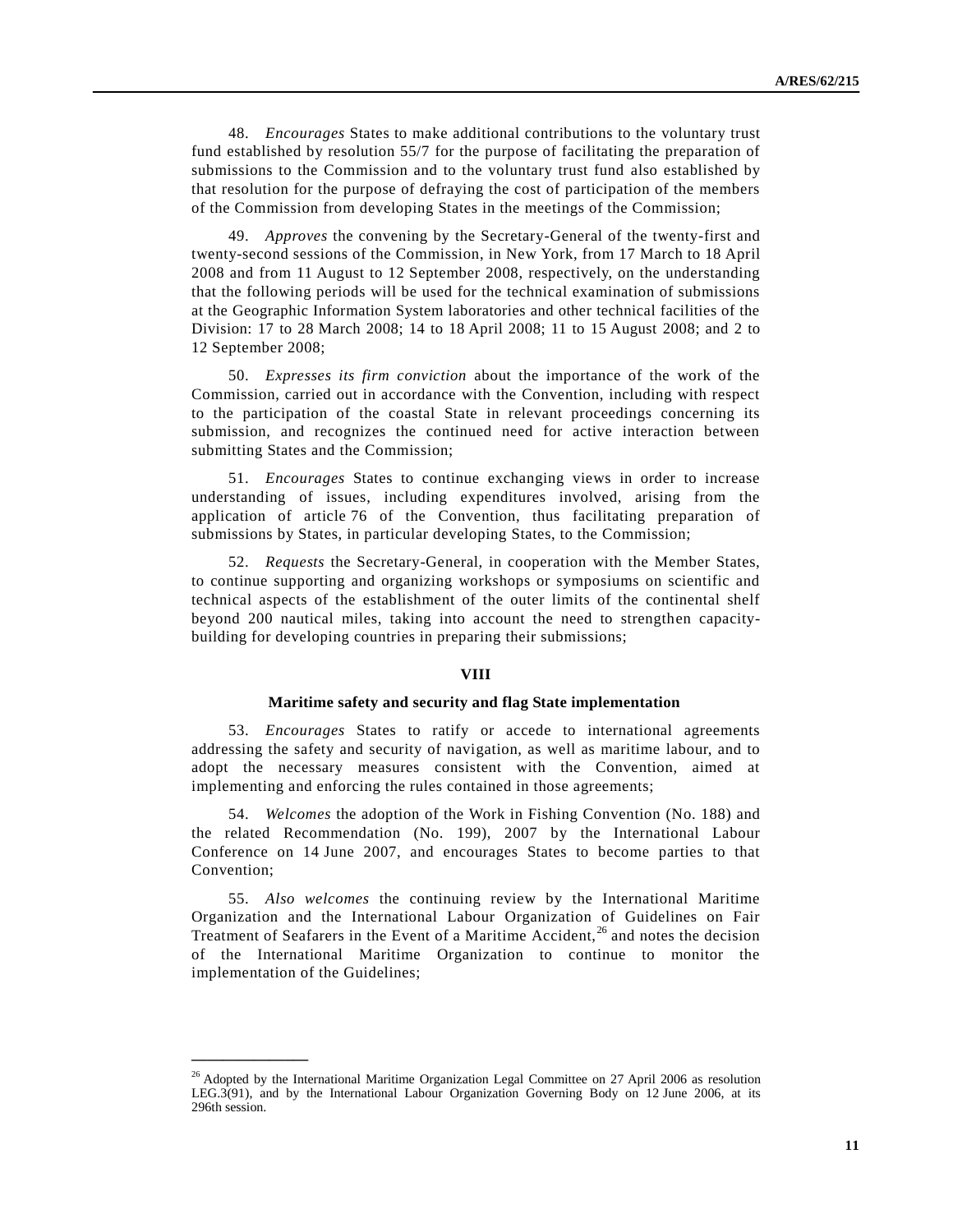56. *Calls upon* States to consider becoming members of the International Hydrographic Organization, and urges all States to work with that Organization to increase the coverage of hydrographic information on a global basis to enhance capacity-building and technical assistance and to promote safe navigation, especially in areas used for international navigation, ports and where there are vulnerable or protected marine areas;

57. *Encourages* States to draw up plans and to establish procedures to implement the Guidelines on Places of Refuge for Ships in Need of Assistance:<sup>27</sup>

58. *Notes* the progress in the implementation of the Action Plan for the Safety of Transport of Radioactive Material, approved by the Board of Governors of the International Atomic Energy Agency in March 2004,<sup>28</sup> and encourages States concerned to continue their efforts in the implementation of all areas of the Action Plan;

59. *Also notes* that cessation of the transport of radioactive materials through the regions of small island developing States is an ultimate desired goal of small island developing States and some other countries, and recognizes the right of freedom of navigation in accordance with international law; that States should maintain dialogue and consultation, in particular under the aegis of the International Atomic Energy Agency and the International Maritime Organization, with the aim of improved mutual understanding, confidence-building and enhanced communication in relation to the safe maritime transport of radioactive materials; that States involved in the transport of such materials are urged to continue to engage in dialogue with small island developing States and other States to address their concerns; and that these concerns include the further development and strengthening, within the appropriate forums, of international regulatory regimes to enhance safety, disclosure, liability, security and compensation in relation to such transport; $^{29}$ 

60. *Further notes* the decision taken at the eighth meeting of the Conference of the Parties to the Basel Convention on the Control of Transboundary Movement of Hazardous Wastes and their Disposal, aimed at reinforcing cooperation with the International Maritime Organization on regulations on the prevention of pollution from ships; $30$ 

61. *Encourages* States to cooperate to address threats to maritime safety and security, including piracy, armed robbery at sea, smuggling and terrorist acts against shipping, offshore installations and other maritime interests, through bilateral and multilateral instruments and mechanisms aimed at monitoring, preventing and responding to such threats;

62. *Urges* all States, in cooperation with the International Maritime Organization, to actively combat piracy and armed robbery at sea by adopting measures, including those relating to assistance with capacity-building through training of seafarers, port staff and enforcement personnel in the prevention, reporting and investigation of incidents, bringing the alleged perpetrators to justice, in accordance with international law, and by adopting national legislation, as well as

 $27$  International Maritime Organization, Assembly resolution A.949(23).

<sup>28</sup> Available from www-ns.iaea.org.

<sup>29</sup> Resolution 60/1, para. 56 (*o*).

<sup>30</sup> UNEP/CHW.8/16, annex I, decision VIII/9.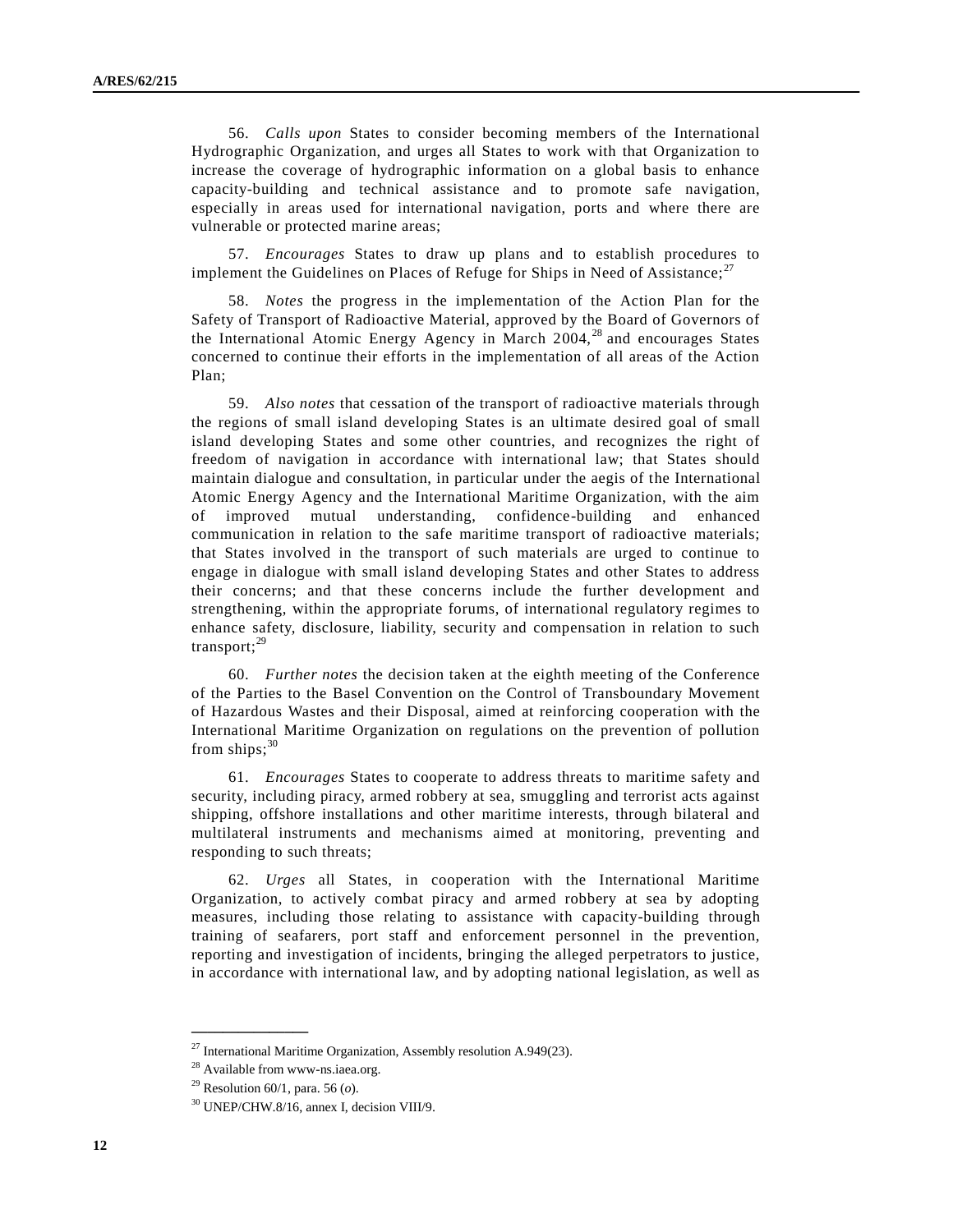providing enforcement vessels and equipment and guarding against fraudulent ship registration;

63. *Welcomes* the significant decrease in the number of attacks by pirates and armed robbers in the Asian region through increased national action and regional cooperation;

64. *Expresses deep concern* about the continuous violent attacks on ships off the coast of Somalia, and welcomes the initiatives supported by the International Maritime Organization and the World Food Programme to strengthen cooperation among States to protect ships, in particular those transporting humanitarian aid, from acts of piracy and armed robbery in that region;

65. *Notes* the adoption of resolution A.1002(25) on 29 November 2007 by the Assembly of the International Maritime Organization on acts of piracy and armed robbery against ships in waters off the coast of Somalia, and encourages States to ensure its full implementation;

66. *Also notes* the initiatives taken by the Secretary-General of the International Maritime Organization, following up on resolution A.979(24) adopted by the Assembly of the International Maritime Organization on 23 November 2005, to engage the international community in efforts to combat acts of piracy and armed robbery against ships sailing the waters off the coast of Somalia;

67. *Calls upon* States to become parties to the Convention for the Suppression of Unlawful Acts against the Safety of Maritime Navigation and the Protocol for the Suppression of Unlawful Acts against the Safety of Fixed Platforms Located on the Continental Shelf, $31$  invites States to consider becoming parties to the 2005 Protocols amending those instruments,  $32$  and also urges States parties to take appropriate measures to ensure the effective implementation of those instruments, through the adoption of legislation, where appropriate;

68. *Also calls upon* States to effectively implement the International Ship and Port Facility Security Code and the amendments to the International Convention for the Safety of Life at Sea,<sup>33</sup> and to work with the International Maritime Organization to promote safe and secure shipping while ensuring freedom of navigation;

69. *Welcomes* the adoption on 18 May 2007 of the Nairobi International Convention on the Removal of Wrecks, 2007, under the auspices of the International Maritime Organization, and invites States to note its opening for signature from 19 November 2007 to 18 November 2008;

70. *Requests* States to take appropriate measures with regard to ships flying their flag or of their registry to address hazards that may be caused by wrecks and drifting or sunken cargo to navigation or the marine environment;

71. *Urges* all States, in cooperation with the International Maritime Organization, to improve the protection of offshore installations by adopting measures related to the prevention, reporting and investigation of acts of violence against installations, in accordance with international law, and by implementing

<sup>31</sup> United Nations, *Treaty Series*, vol. 1678, No. 29004.

<sup>&</sup>lt;sup>32</sup> International Maritime Organization, documents LEG/CONF.15/21 and 22.

<sup>&</sup>lt;sup>33</sup> International Maritime Organization, documents SOLAS/CONF.5/32 and 34, as well as resolution MSC.202(81) introducing the long-range identification and tracking of ships system.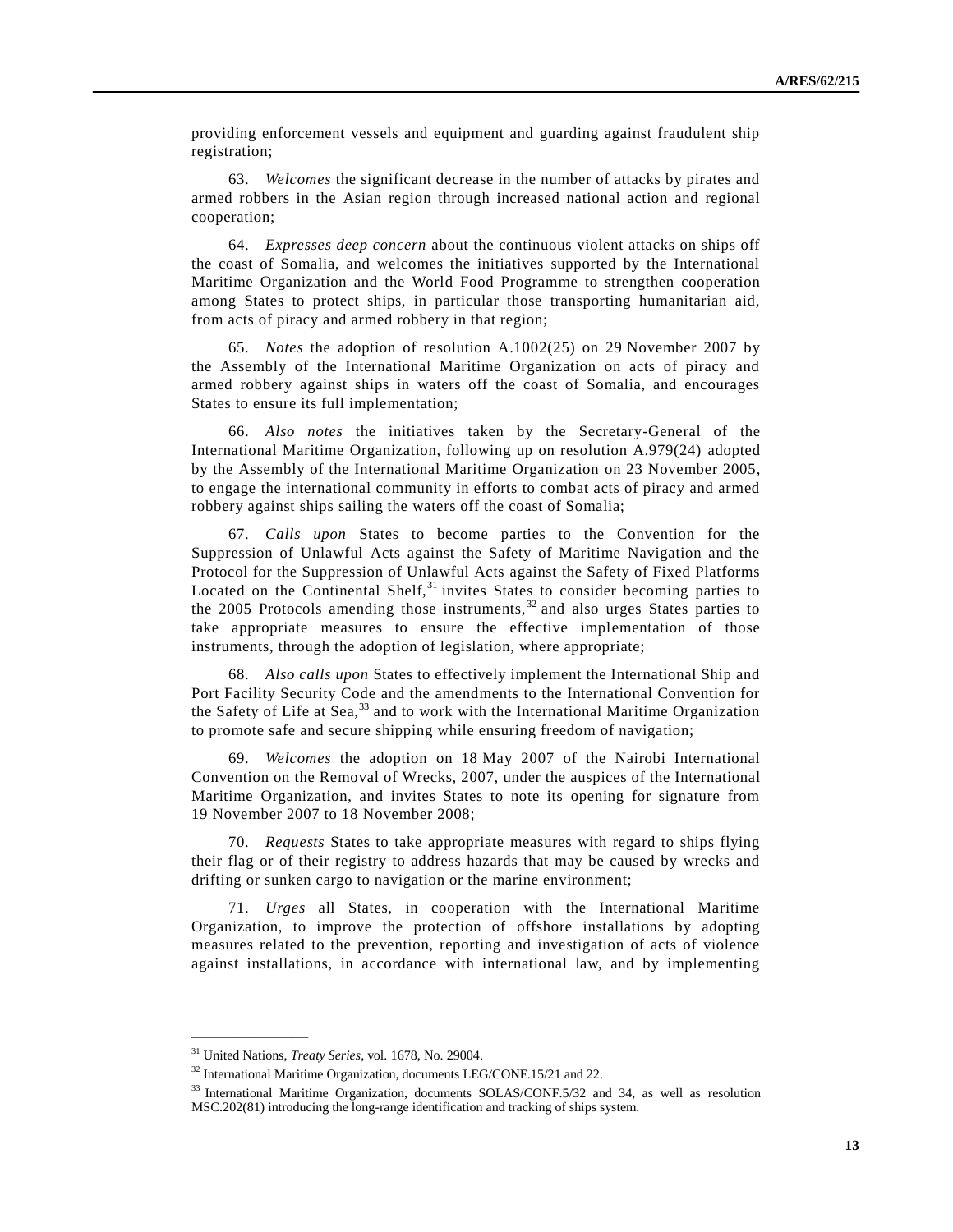such measures through national legislation to ensure proper and adequate enforcement;

72. *Calls upon* States to ensure freedom of navigation, the safety of navigation and the rights of transit passage, archipelagic sea lanes passage and innocent passage in accordance with international law, in particular the Convention;

73. *Welcomes* the work of the International Maritime Organization relating to the protection of shipping lanes of strategic importance and significance, and in particular in enhancing safety, security and environmental protection in straits used for international navigation, and calls upon the International Maritime Organization, States bordering straits and user States to continue their cooperation efforts to keep such straits safe, secure and environmentally protected and open to international navigation at all times, consistent with international law, in particular the Convention;

74. *Calls upon* user States and States bordering straits used for international navigation to cooperate by agreement on matters relating to navigational safety, including safety aids for navigation, and the prevention, reduction and control of pollution from ships, and welcomes developments in this regard;

75. *Welcomes* the progress in regional cooperation, including the Jakarta, Kuala Lumpur and Singapore Statements on Enhancement of Safety, Security and Environmental Protection in the Straits of Malacca and Singapore, adopted on 8 September 2005, <sup>34</sup> 20 September 2006<sup>35</sup> and 6 September 2007, <sup>36</sup> respectively, especially the formal establishment of the Cooperative Mechanism on safety of navigation and environmental protection to promote dialogue and facilitate close cooperation between the littoral States, user States, shipping industry and other stakeholders in line with article 43 of the Convention, and in implementing the Marine Electronic Highway Demonstration Project for the Straits of Malacca and Singapore, notes with appreciation that the Information Sharing Centre of the Regional Cooperation Agreement on Combating Piracy and Armed Robbery against Ships in Asia is already operational in Singapore, and calls upon States to give immediate attention to adopting, concluding and implementing cooperation agreements at the regional level;

76. *Calls upon* States that have not yet done so to become parties to the Protocol against the Smuggling of Migrants by Land, Sea and Air, supplementing the United Nations Convention against Transnational Organized Crime, <sup>37</sup> and the Protocol to Prevent, Suppress and Punish Trafficking in Persons, Especially Women and Children, supplementing the United Nations Convention against Transnational Organized Crime, <sup>38</sup> and to take appropriate measures to ensure their effective implementation;

**\_\_\_\_\_\_\_\_\_\_\_\_\_\_\_** <sup>34</sup> A/60/529, annex II.

<sup>35</sup> A/61/584, annex.

<sup>36</sup> A/62/518, annex.

<sup>37</sup> United Nations, *Treaty Series*, vol. 2241, No. 39574.

<sup>38</sup> Ibid., vol. 2237, No. 39574.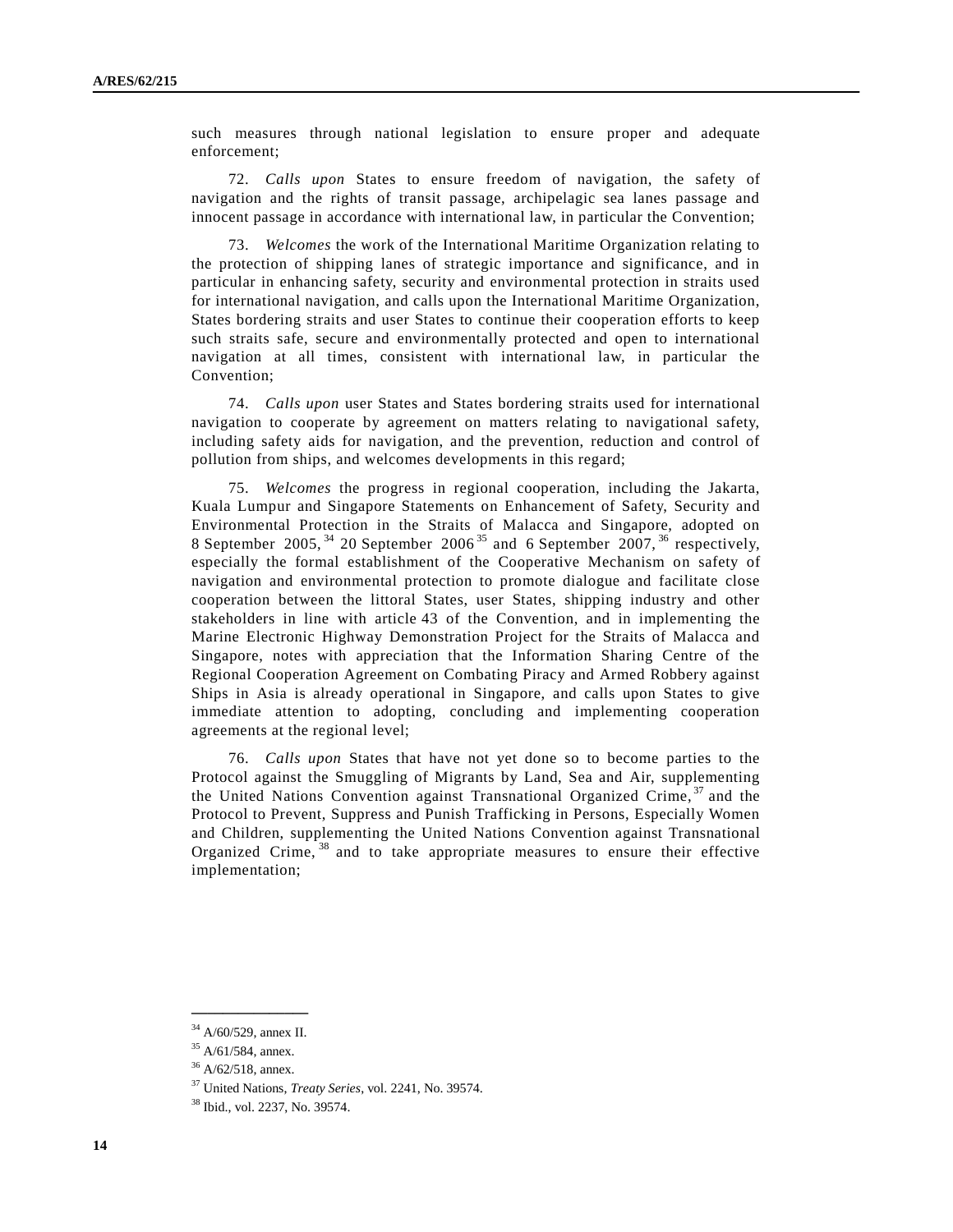77. *Calls upon* States to ensure that masters on ships flying their flag take the steps required by relevant instruments<sup>39</sup> to provide assistance to persons in distress at sea, and urges States to cooperate and to take all necessary measures to ensure the effective implementation of the amendments to the International Convention on Maritime Search and Rescue<sup>40</sup> and to the International Convention for the Safety of Life at Sea<sup>41</sup> relating to the delivery of persons rescued at sea to a place of safety, as well as of the associated Guidelines on the Treatment of Persons Rescued at Sea;<sup>4</sup>

78. *Urges* flag States without an effective maritime administration and appropriate legal frameworks to establish or enhance the necessary infrastructure, legislative and enforcement capabilities to ensure effective compliance with, and implementation and enforcement of, their responsibilities under international law and, until such action is taken, to consider declining the granting of the right to fly their flag to new vessels, suspending their registry or not opening a registry, and calls upon flag and port States to take all measures consistent with international law necessary to prevent the operation of substandard vessels;

79. *Welcomes* the audits that have been completed pursuant to the Voluntary International Maritime Organization Member State Audit Scheme<sup>43</sup> and the Code for the implementation of mandatory International Maritime Organization instruments, <sup>44</sup> and encourages all flag States to volunteer to be audited;

### **IX**

#### **Marine environment and marine resources**

80. *Emphasizes once again* the importance of the implementation of Part XII of the Convention in order to protect and preserve the marine environment and its living marine resources against pollution and physical degradation, and calls upon all States to cooperate and take measures consistent with the Convention, directly or through competent international organizations, for the protection and preservation of the marine environment;

81. *Notes* the work of the Intergovernmental Panel on Climate Change, including the finding that, while the effects of observed ocean acidification on the marine biosphere are as yet undocumented, the progressive acidification of oceans is expected to have negative impacts on marine shell-forming organisms and their dependent species, and in this regard encourages States to urgently pursue further research on ocean acidification, especially programmes of observation and measurement;

82. *Encourages* States, individually or in collaboration with relevant international organizations and bodies, to enhance their scientific activity to better understand the effects of climate change on the marine environment and marine biodiversity and develop ways and means of adaptation;

<sup>&</sup>lt;sup>39</sup> The International Convention for the Safety of Life at Sea, 1974, the International Convention on Maritime Search and Rescue, 1979, as amended, the United Nations Convention on the Law of the Sea, 1982, and the International Convention on Salvage, 1989.

<sup>40</sup> International Maritime Organization, document MSC/78/26/Add.1, annex 5, resolution MSC.155(78).

<sup>41</sup> Ibid., annex 3, resolution MSC.153(78).

<sup>42</sup> International Maritime Organization, document MSC/78/26/Add.2, annex 34, resolution MSC.167(78).

<sup>43</sup> International Maritime Organization, Assembly resolution A.974(24).

<sup>44</sup> International Maritime Organization, Assembly resolution A.973(24).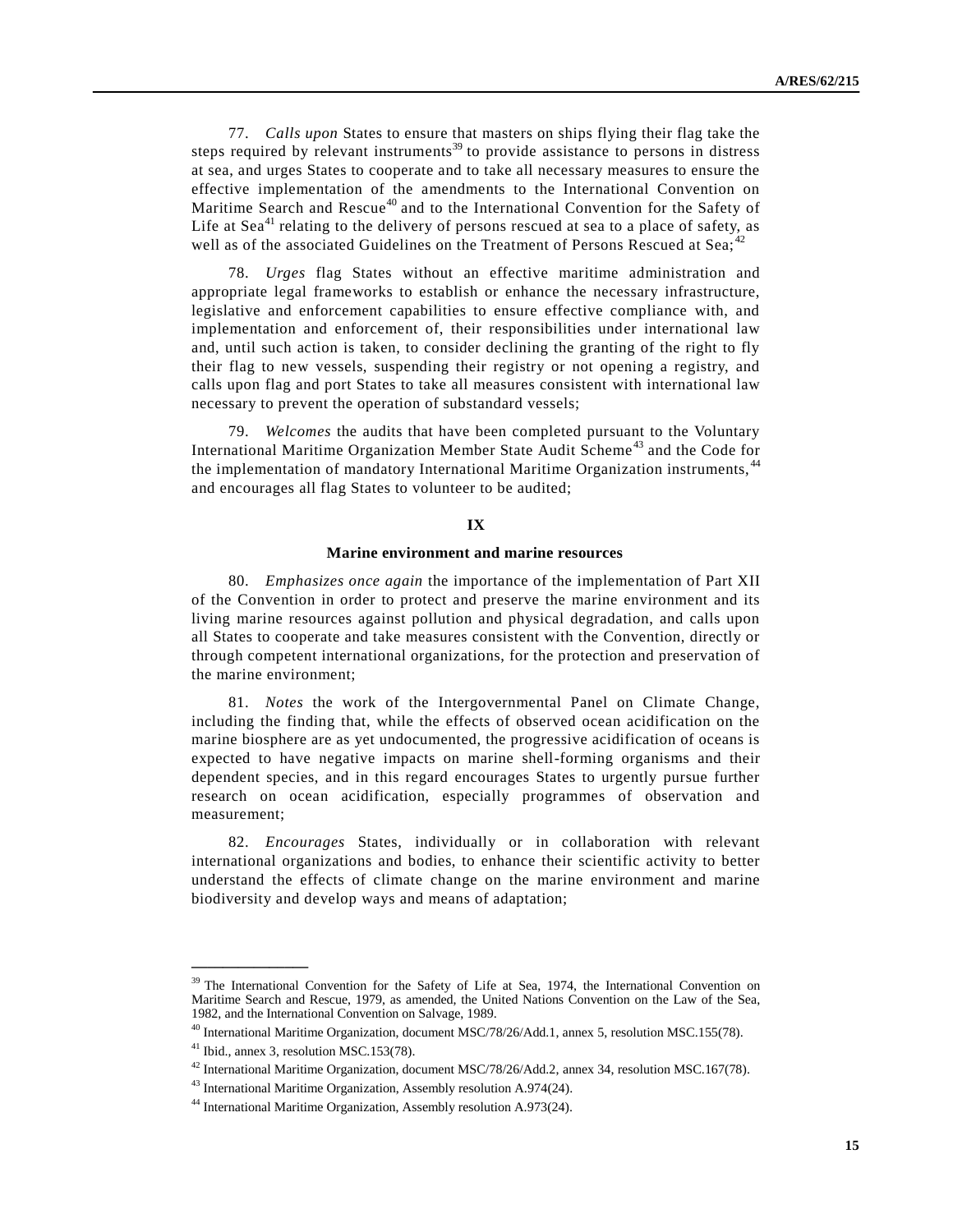83. *Calls upon* States to enhance their efforts to reduce the emission of greenhouse gases, in accordance with the principles contained in the United Nations Framework Convention on Climate Change, <sup>45</sup> in order to reduce and tackle projected adverse effects of climate change on the marine environment and marine biodiversity;

84. *Encourages* States to ratify or accede to international agreements addressing the protection and preservation of the marine environment and its living marine resources against the introduction of harmful aquatic organisms and pathogens and marine pollution from all sources, and other forms of physical degradation, as well as agreements that provide for compensation for damage resulting from marine pollution, and to adopt the necessary measures consistent with the Convention aimed at implementing and enforcing the rules contained in those agreements;

85. *Encourages* States that have not yet done so to become parties to the 1996 Protocol to the Convention on the Prevention of Marine Pollution by Dumping of Wastes and Other Matter, 1972 ("the London Protocol") <sup>46</sup> and the Protocol on Preparedness, Response and Cooperation to Pollution Incidents by Hazardous and Noxious Substances,  $2000$ ;  $47$ 

86. *Welcomes* the commencement of activities by the International Maritime Organization to investigate the development of international measures for minimizing the translocation of invasive aquatic species through biofouling of ships, and encourages States and relevant organizations and bodies to assist in that process;

87. *Notes with appreciation* the adoption of the Baltic Sea Action Plan, in Krakow, Poland, on 15 November 2007, by the Member States of the Helsinki Commission, the aim of which is to drastically reduce pollution in the Baltic Sea and restore it to a good ecological status by 2021;

88. *Encourages* States, in accordance with the Convention and other relevant instruments, either bilaterally or regionally, to jointly develop and promote contingency plans for responding to pollution incidents, as well as other incidents that are likely to have significant adverse effects on the marine environment and biodiversity;

89. *Welcomes* the activities of the United Nations Environment Programme relating to marine debris carried out in cooperation with relevant United Nations bodies and organizations, and encourages States to further develop partnerships with industry and civil society to raise awareness of the extent of the impact of marine debris on the health and productivity of the marine environment and consequent economic loss;

90. *Urges* States to integrate the issue of marine debris into national strategies dealing with waste management in the coastal zone, ports and maritime industries, including recycling, reuse, reduction and disposal, and to encourage the development of appropriate economic incentives to address this issue, including the development of cost recovery systems that provide an incentive to use port reception facilities and discourage ships from discharging marine debris at sea, and

<sup>45</sup> United Nations, *Treaty Series*, vol. 1771, No. 30822.

<sup>46</sup> International Maritime Organization, document IMO/LC.2/Circ.380.

<sup>47</sup> HNS-OPRC/CONF/11/Rev.1, attachment 1.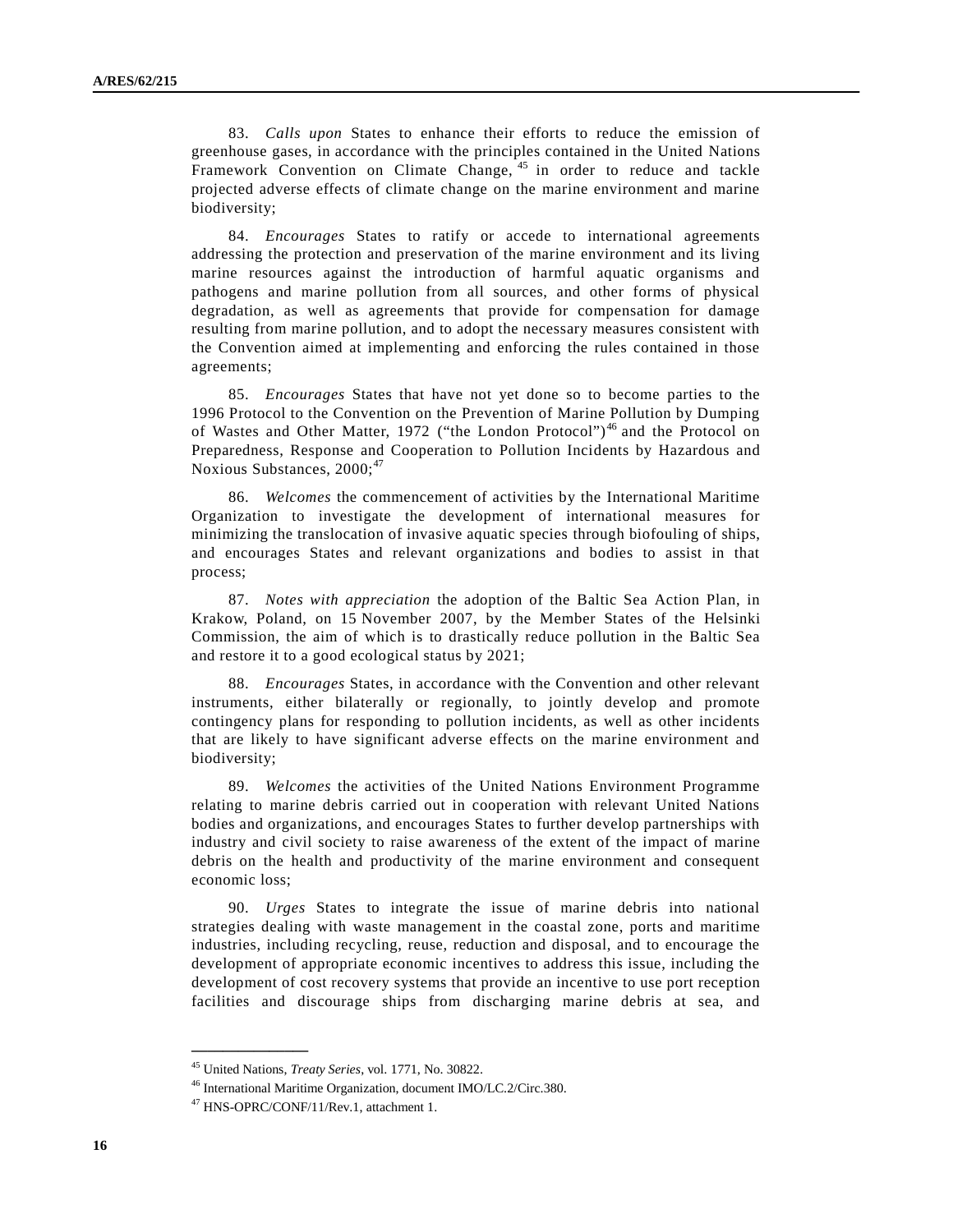encourages States to cooperate regionally and subregionally to develop and implement joint prevention and recovery programmes for marine debris;

91. *Encourages* States that have not done so to become parties to the Protocol of 1997 (Annex VI-Regulations for the Prevention of Air Pollution from Ships) to the International Convention for the Prevention of Pollution from Ships, 1973, as modified by the Protocol of 1978 relating thereto, and furthermore to ratify or accede to the International Convention for the Control and Management of Ships' Ballast Water and Sediments, 2004,<sup>48</sup> thereby facilitating its early entry into force;

92. *Welcomes* the forthcoming entry into force on 17 September 2008 of the International Convention on the Control of Harmful Anti-Fouling Systems on Ships,  $2001:^{49}$ 

93. *Notes* the ongoing work of the International Maritime Organization in accordance with its resolution on International Maritime Organization policies and practices related to the reduction of greenhouse gas emissions from ships<sup>50</sup> and the workplan to identify and develop the mechanism or mechanisms needed to achieve the limitation or reduction of greenhouse gas emissions from international shipping, and welcomes ongoing efforts of the Organization in that regard;

94. *Notes with appreciation* the efforts of the International Maritime Organization in developing and approving an action plan to address the inadequacy of port waste reception facilities, and urges States to cooperate in correcting the shortfall in such facilities in accordance with the action plan;

95. *Calls upon* States to implement the Global Programme of Action for the Protection of the Marine Environment from Land-based Activities<sup>51</sup> and to take all appropriate measures to fulfil the commitments of the international community embodied in the Beijing Declaration on Furthering the Implementation of the Global Programme of Action;

96. *Welcomes* the continued work of States, the United Nations Environment Programme and regional organizations in the implementation of the Global Programme of Action, and encourages increased emphasis on the link between freshwater, the coastal zone and marine resources in the implementation of international development goals, including those contained in the United Nations Millennium Declaration, $8$  and of the time-bound targets in the Plan of Implementation of the World Summit on Sustainable Development ("Johannesburg Plan of Implementation"),<sup>52</sup> in particular the target on sanitation, and the Monterrey Consensus of the International Conference on Financing for Development;<sup>53</sup>

97. *Also welcomes* the decision of the twenty-ninth Consultative Meeting of Contracting Parties to the Convention on the Prevention of Marine Pollution by Dumping of Wastes and Other Matter, 1972 ("the London Convention") and the second Meeting of Contracting Parties to the London Protocol, held from 5 to

<sup>48</sup> International Maritime Organization, document BWM/CONF/36, annex.

<sup>49</sup> International Maritime Organization, document AFS/CONF/26, annex.

<sup>50</sup> International Maritime Organization, Assembly resolution A.963(23).

<sup>51</sup> A/51/116, annex II.

<sup>52</sup> *Report of the World Summit on Sustainable Development, Johannesburg, South Africa, 26 August–4 September 2002* (United Nations publication, Sales No. E.03.II.A.1 and corrigendum), chap. I, resolution 2, annex.

<sup>53</sup> *Report of the International Conference on Financing for Development, Monterrey, Mexico, 18–22 March 2002* (United Nations publication, Sales No. E.02.II.A.7), chap. I, resolution 1, annex.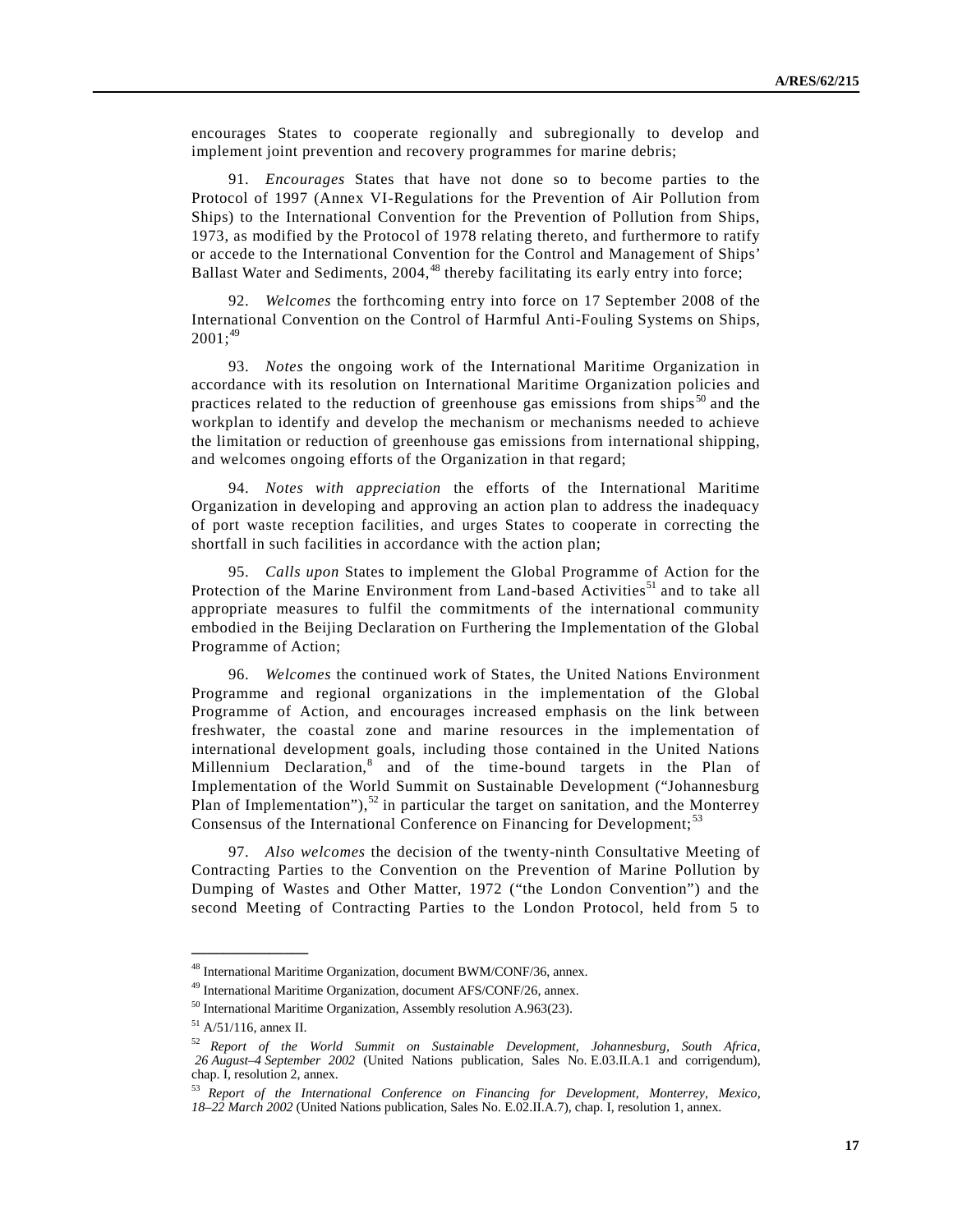9 November 2007, which endorsed the June 2007 "Statement of concern" of their Scientific Groups;<sup>54</sup> recognized that it was within the purview of each State to consider proposals on a case-by-case basis in accordance with the London Convention and Protocol; urged States to use the utmost caution when considering proposals for large-scale ocean fertilization operations; and took the view that, given the present state of knowledge regarding ocean fertilization, such large-scale operations were currently not justified; $55$ 

98. *Encourages* States to support the further study and enhance understanding of ocean iron fertilization;

99. *Reaffirms* paragraph 119 of resolution 61/222 regarding ecosystem approaches and oceans, including the proposed elements of an ecosystem approach, means to achieve implementation of an ecosystem approach and requirements for improved application of an ecosystem approach, and in this regard:

(*a*) Notes that continued environmental degradation in many parts of the world and increasing competing demands require an urgent response and the setting of priorities for management interventions aimed at conserving ecosystem integrity;

(*b*) Notes that ecosystem approaches to ocean management should be focused on managing human activities in order to maintain and, where needed, restore ecosystem health to sustain goods and environmental services, provide social and economic benefits for food security, sustain livelihoods in support of international development goals, including those contained in the Millennium Declaration, and conserve marine biodiversity;

(*c*) Recalls that States should be guided in the application of ecosystem approaches by a number of existing instruments, in particular the Convention, which sets out the legal framework for all activities in the oceans and seas, and its implementing Agreements, as well as other commitments, such as those contained in the Convention on Biological Diversity and the World Summit on Sustainable Development call for the application of an ecosystem approach by 2010;

(*d*) Encourages States to cooperate and coordinate their efforts and take, individually or jointly, as appropriate, all measures, in conformity with international law, including the Convention and other applicable instruments, to address impacts on marine ecosystems within and beyond areas of national jurisdiction, taking into account the integrity of the ecosystems concerned;

100. *Invites* States, in particular those States with advanced technology and marine capabilities, to explore prospects for improving cooperation with, and assistance to, developing States, in particular least developed countries and small island developing States, as well as coastal African States, with a view to better integrating into national policies and programmes sustainable and effective development in the marine sector;

101. *Encourages* the competent international organizations, the United Nations Development Programme, the World Bank and other funding agencies to consider expanding their programmes within their respective fields of competence for assistance to developing countries and to coordinate their efforts, including in the allocation and application of Global Environment Facility funding;

<sup>54</sup> See International Maritime Organization, document LC-LP.1/Circ.14.

<sup>55</sup> See International Maritime Organization, document LC 29/17.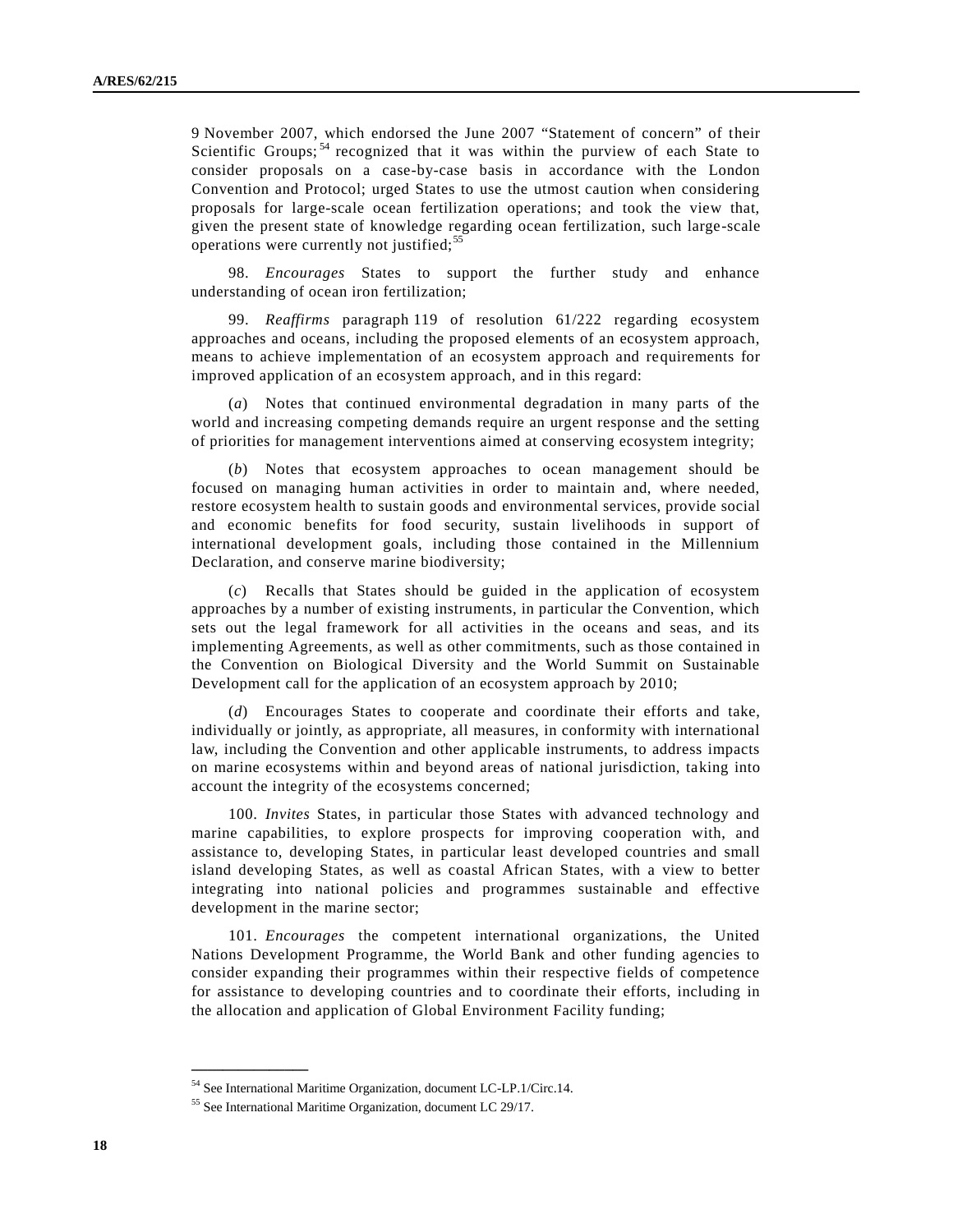102. *Notes* the information provided by the Secretary-General relating to the study on the assistance available to and measures that may be taken by developing States, in particular the least developed countries and small island developing States, as well as coastal African States, to realize the benefits of sustainable and effective development of marine resources and uses of the oceans within the limits of national jurisdiction, to be submitted to the General Assembly at its sixty-third session pursuant to paragraph 88 of resolution 61/222, urges States and competent international organizations and global and regional funding agencies to provide further information, and requests that the study be prepared in continuing cooperation with such States and organizations and based on information so provided or disseminated and otherwise available in the public domain;

### **X**

### **Marine biodiversity**

103. *Reaffirms* its role relating to the conservation and sustainable use of marine biological diversity beyond areas of national jurisdiction, notes the work of States and relevant complementary intergovernmental organizations and bodies on those issues, including the Convention on Biological Diversity and the Food and Agriculture Organization of the United Nations, and invites them to contribute to its consideration of these issues within the areas of their respective competence;

104. *Takes note* of the report of the Secretary-General relating to the conservation and sustainable use of marine biological diversity beyond areas of national jurisdiction, prepared and released in response to the request in paragraph 92 of resolution  $61/222$ ;<sup>56</sup>

105. *Reaffirms its request* to the Secretary-General to convene a meeting of the Ad Hoc Open-ended Informal Working Group in accordance with paragraph 91 of resolution 61/222 and paragraphs 79 and 80 of resolution 60/30, to take place in New York from 28 April to 2 May 2008, and to provide the services required;

106. *Encourages* States to include relevant experts in their delegations attending the meeting of the Ad Hoc Open-ended Informal Working Group;

107. *Recognizes* the importance of making the outcomes of the Ad Hoc Openended Informal Working Group widely available;

108. *Notes* the work under the Jakarta Mandate on Marine and Coastal Biological Diversity <sup>57</sup> and the Convention on Biological Diversity elaborated programme of work on marine and coastal biological diversity, <sup>58</sup> as well as the relevant decisions adopted at the eighth meeting of the Conference of the Parties to the Convention on Biological Diversity, held in Curitiba, Brazil, from 20 to 31 March 2006;<sup>59</sup>

109. *Reaffirm*s the need for States and competent international organizations to urgently consider ways to integrate and improve, based on the best available scientific information and in accordance with the Convention and related agreements and instruments, the management of risks to the marine biodiversity of

<sup>56</sup> A/62/66/Add.2.

 $57$  See A/51/312, annex II, decision II/10.

<sup>58</sup> UNEP/CBD/COP/7/21, annex, decision VII/5, annex I.

<sup>59</sup> UNEP/CBD/COP/8/31, annex I.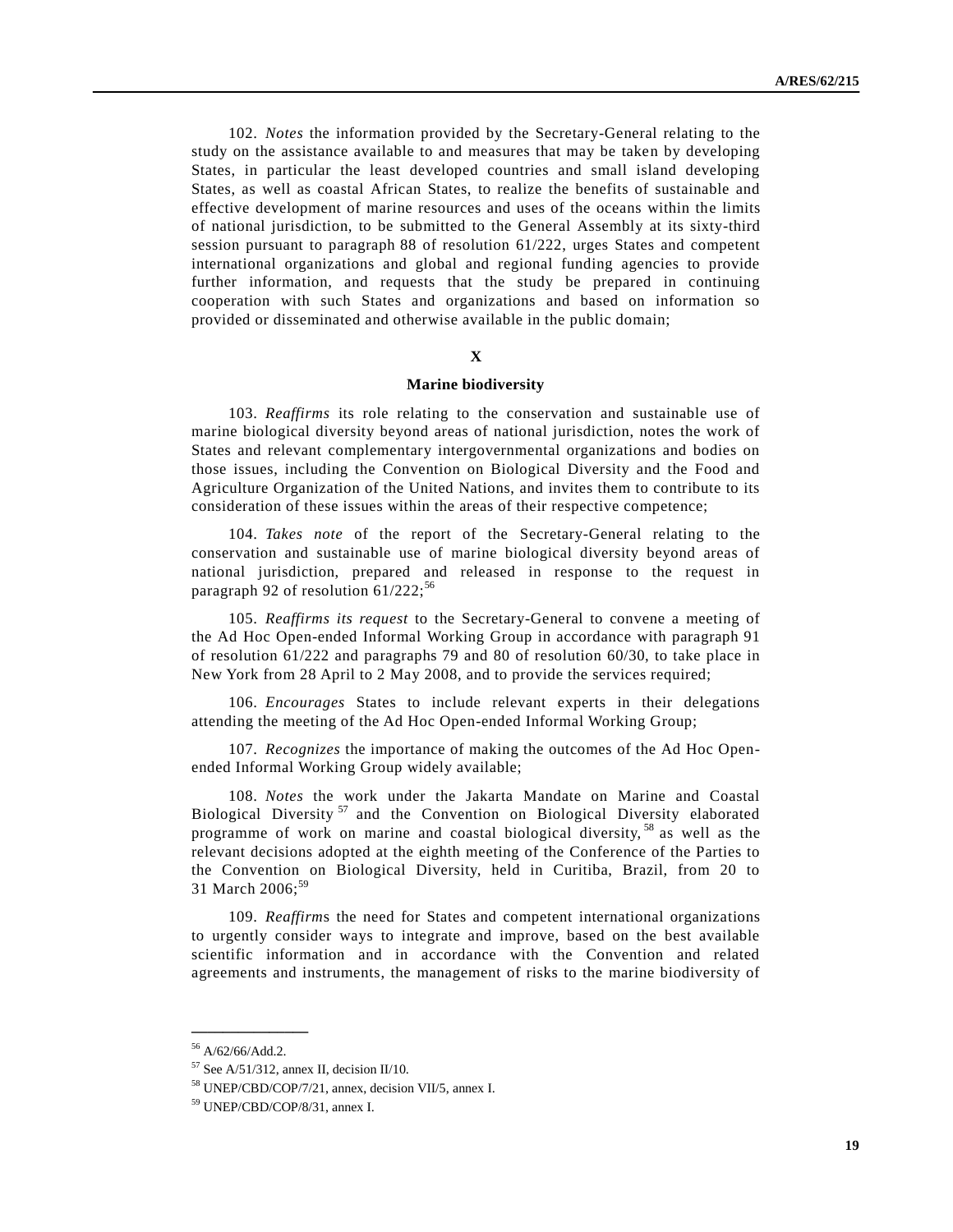seamounts, cold water corals, hydrothermal vents and certain other underwater features;

110. *Calls upon* States and international organizations to urgently take further action to address, in accordance with international law, destructive practices that have adverse impacts on marine biodiversity and ecosystems, including seamounts, hydrothermal vents and cold water corals;

111. *Reaffirms* the need for States to continue their efforts to develop and facilitate the use of diverse approaches and tools for conserving and managing vulnerable marine ecosystems, including the possible establishment of marine protected areas, consistent with international law and based on the best scientific information available, and the development of representative networks of any such marine protected areas by 2012;

112. *Notes* the work of States, relevant intergovernmental organizations and bodies, including the Convention on Biological Diversity, in the assessment of scientific information on, and compilation of ecological criteria for the identification of, marine areas that require protection, in light of the objective of the World Summit on Sustainable Development to develop and facilitate the use of diverse approaches and tools such as the establishment of marine protected areas consistent with international law and based on scientific information, including representative networks by  $2012$ ;<sup>9</sup>

113. *Acknowledges*, in this regard, the Micronesia Challenge, the Eastern Tropical Pacific Seascape project and the Caribbean Challenge, which in particular seek to create and link domestic marine protected areas to better facilitate ecosystem approaches, and reaffirms the need for further international cooperation in support of such initiatives;

114. *Notes* the work of the scientific experts' workshops on ecological criteria and biogeographic classification systems for marine areas in need of protection, held in Azores, Portugal, from 2 to 4 October 2007,  $^{60}$  on biogeographic classification systems in open ocean and deep seabed areas beyond national jurisdiction, held in Mexico City from 22 to 24 January 2007, and on criteria for identifying ecologically or biologically significant areas beyond national jurisdiction, held in Ottawa from 6 to 8 December  $2005$ ;<sup>61</sup>

115. *Also notes* the Millennium Ecosystem Assessment synthesis reports and the urgent need to protect the marine biodiversity expressed therein;

116. *Reiterates its support* for the International Coral Reef Initiative, takes note of the International Coral Reef Initiative General Meeting, held in Tokyo from 22 to 24 April 2007, and the upcoming eleventh International Coral Reef Symposium, to be held in Fort Lauderdale, United States of America, in July 2008, supports the work under the Jakarta Mandate on Marine and Coastal Biological Diversity and the elaborated programme of work on marine and coastal biological diversity related to coral reefs, and notes that the International Coral Reef Initiative is sponsoring the International Year of the Reef 2008;

117. *Expresses its concern* that coral bleaching has become more frequent and severe throughout tropical seas over the last two decades, and highlights the need

 $^{60}$  See UNEP/CBD/EWS.MPA/1/2.

 $61$  See A/AC.259/16, annex.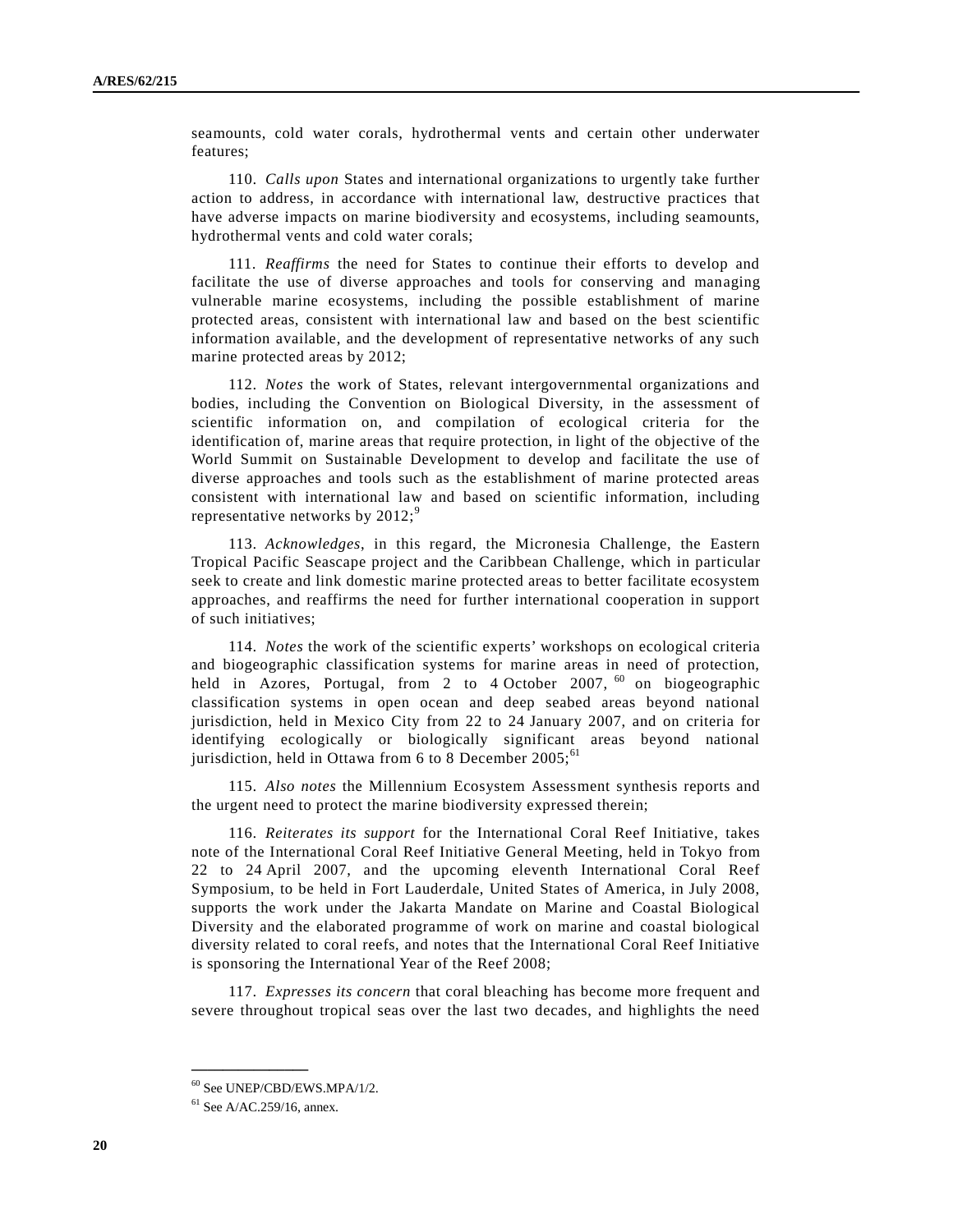for improved monitoring to predict and identify bleaching events to support and strengthen action during such events and improve strategies to support the natural resilience of reefs;

118. *Encourages* States to cooperate, directly or through competent international bodies, in exchanging information in the event of accidents involving vessels on coral reefs and in promoting the development of economic assessment techniques for both restoration and non-use values of coral reef systems;

119. *Emphasizes* the need to mainstream sustainable coral reef management and integrated watershed management into national development strategies, as well as into the activities of relevant United Nations agencies and programmes, international financial institutions and the donor community;

120. *Notes* the peer-reviewed scientific studies received by the Division from Member States, pursuant to paragraph 107 of resolution 61/222, encourages further studies and consideration of the impacts of ocean noise on marine living resources, and requests the Division to continue to compile the peer-reviewed scientific studies it receives from Member States and, as appropriate, to make them, or references and links to them, available on its website;

### **XI**

### **Marine science**

121. *Calls upon* States, individually or in collaboration with each other or with relevant international organizations and bodies, to improve understanding and knowledge of the oceans and the deep sea, including, in particular, the extent and vulnerability of deep sea biodiversity and ecosystems, by increasing their marine scientific research activities in accordance with the Convention;

122. *Notes* the contribution of the Census of Marine Life to marine biodiversity research, and encourages participation in the initiative;

123. *Takes note with appreciation* of the work of the Advisory Body of Experts on the Law of the Sea of the Intergovernmental Oceanographic Commission on the development of procedures for the implementation of Parts XIII and XIV of the Convention and on the development of a consensual text on the legal framework for the collection of oceanographic data within the context of the Convention;

124. *Stresses* the importance of increasing the scientific understanding of the oceans/atmosphere interface, including through participation in ocean observing programmes and geographic information systems, such as the Global Ocean Observing System, a programme of the Intergovernmental Oceanographic Commission, particularly considering their role in monitoring and forecasting climate change and variability and in the establishment and operation of tsunami warning systems;

125. *Recognizes* the significant progress made by the Intergovernmental Oceanographic Commission and Member States towards the establishment of regional tsunami warning and mitigation systems and the new effort to identify common requirements for regional centres, welcomes the continued collaboration of the World Meteorological Organization and other United Nations and intergovernmental organizations in this effort, and encourages Member States to establish and sustain their national warning and mitigation systems, within a global, ocean-related multi-hazard approach, as necessary, to reduce loss of life and damage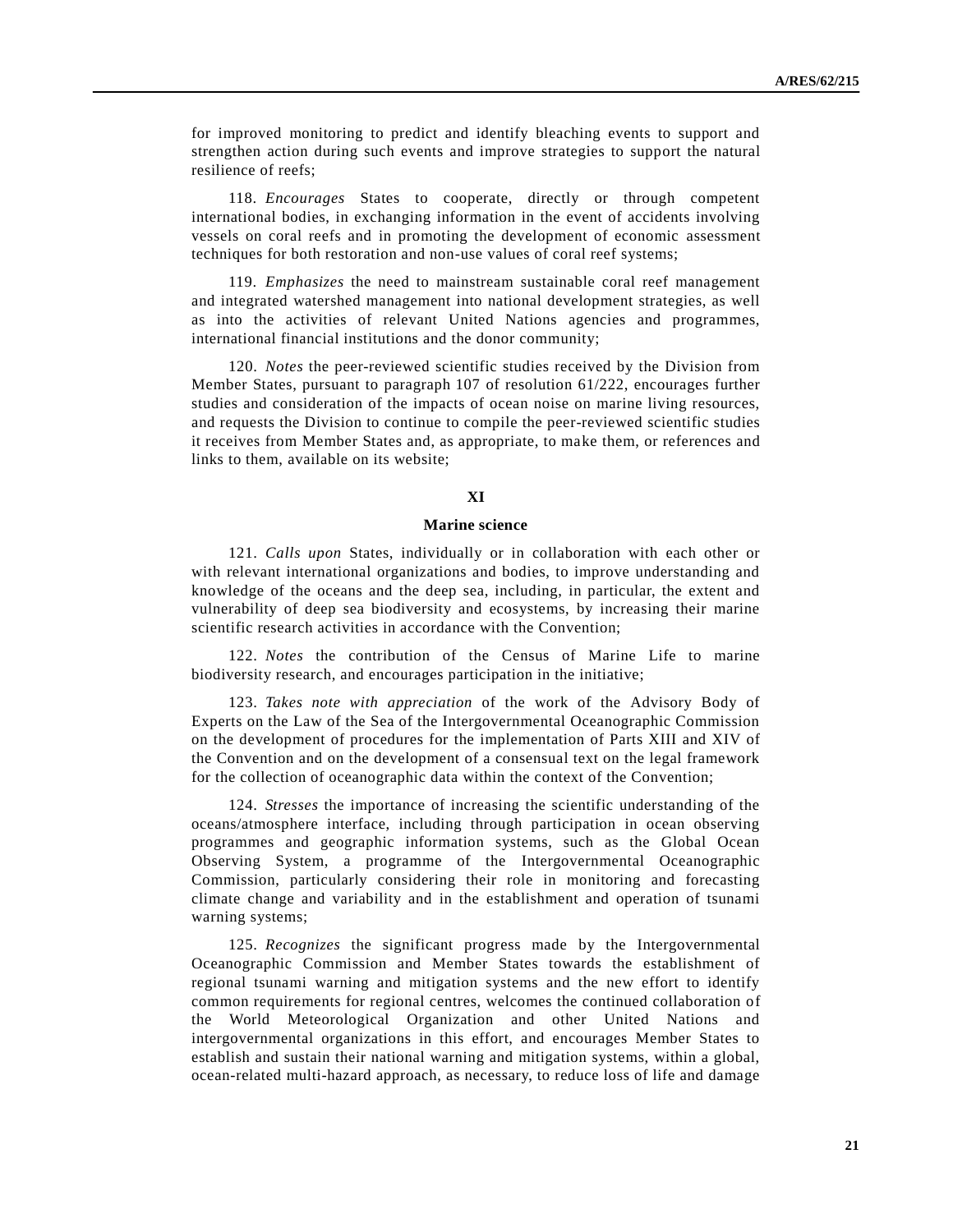to national economies and strengthen the resilience of coastal communities to natural disasters;

### **XII**

### **Regular process for global reporting and assessment of the state of the marine environment, including socio-economic aspects**

126. *Recalls* that the Ad Hoc Steering Group was established by resolution 60/30;

127. *Takes note* of the report of the second meeting of the Ad Hoc Steering Group for the "assessment of assessments" launched as a preparatory stage towards the establishment of the regular process for global reporting and assessment of the state of the marine environment, including socio-economic aspects, held in New York on 22 June  $2007$ ,<sup>62</sup> and urges Member States from the African regional group to propose the remaining representative to the Chairman of the regional group so that the appointment to the Ad Hoc Steering Group of that representative can be made by the President of the General Assembly without further delay;

128. *Also takes note* of the overall working approach, the outline for the "assessment of assessments" report and the timeline and workplan for the "assessment of assessments", proposed by the Group of Experts established pursuant to resolution 60/30, at the first meeting, held in Paris from 28 to 30 March  $2007<sup>63</sup>$  and endorsed by the Ad Hoc Steering Group at its second meeting, subject to the availability of funding;

129. *Welcomes with appreciation* the support of the United Nations Environment Programme and the Intergovernmental Oceanographic Commission for the "assessment of assessments" in providing secretariat services to the Ad Hoc Steering Group and the Group of Experts;

130. *Invites* Member States, the Global Environment Facility and other interested parties to contribute financially to the "assessment of assessments", taking into account the workplan and budget approved by the Ad Hoc Steering Group, in order to complete the "assessment of assessments" within the specified period;

#### **XIII**

### **Regional cooperation**

131. *Notes* that there have been a number of initiatives at the regional level, in various regions, to further the implementation of the Convention, takes note in that context of the Caribbean-focused Assistance Fund, which is intended to facilitate, mainly through technical assistance, the voluntary undertaking of maritime delimitation negotiations between Caribbean States, takes note once again of the Fund for Peace: Peaceful Settlement of Territorial Disputes, established by the General Assembly of the Organization of American States in 2000 as a primary mechanism, given its broader regional scope, for the prevention and resolution of pending territorial, land border and maritime boundary disputes, and calls upon States and others in a position to do so to contribute to these funds;

<sup>62</sup> United Nations Environment Programme, document UNGA 60/30-A of A-AHSG/2.

<sup>63</sup> GRAME/GOE/1/7.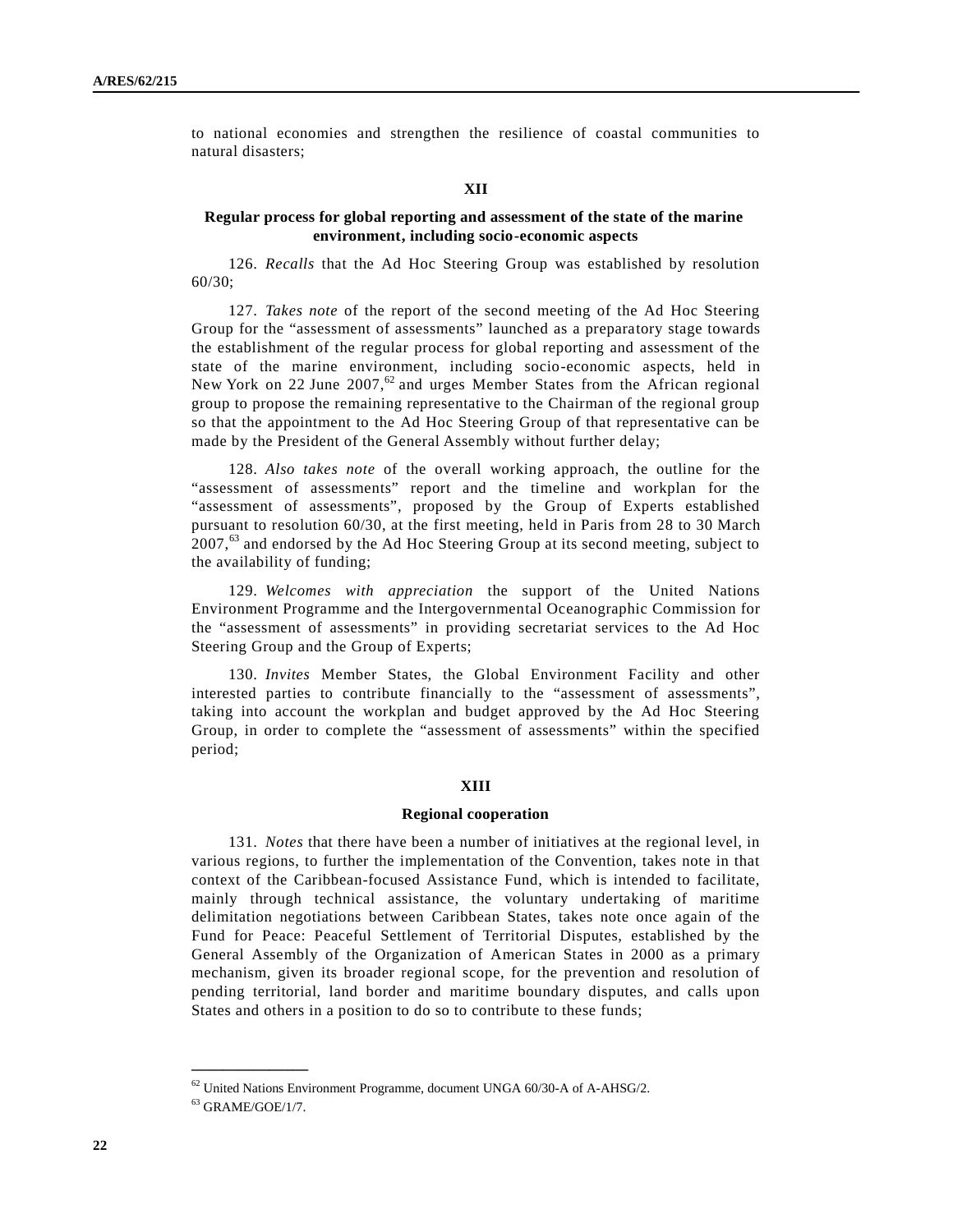### **XIV**

### **Open-ended informal consultative process on oceans and the law of the sea**

132. *Takes note* of the report and annex on the work of the Consultative Process at its eighth meeting,<sup>5</sup> focused on the topic of marine genetic resources, and acknowledges the need to discuss the issue of marine genetic resources in the Ad Hoc Open-ended Informal Working Group in accordance with paragraph 91 of resolution 61/222, taking into consideration the possible elements suggested by the co-chairpersons of the Consultative Process;

133. *Notes* the discussion on the relevant legal regime on marine genetic resources in areas beyond national jurisdiction in accordance with the Convention, and calls upon States to further consider this issue in the context of the mandate of the Ad Hoc Open-ended Informal Working Group, with a view to making further progress on this issue;

134. *Recognizes* the abundance and diversity of marine genetic resources and their value in terms of benefits, goods and services they can provide;

135. *Also recognizes* the importance of research on marine genetic resources for the purpose of enhancing the scientific understanding, potential use and application, and enhanced management of marine ecosystems;

136. *Encourages* States and international organizations, including through bilateral, regional and global cooperation programmes and partnerships, to continue in a sustainable and comprehensive way to support, promote and strengthen capacity-building activities in particular in developing countries, in the field of marine scientific research, in particular, taking into account the need to create greater taxonomic capabilities;

137. *Requests* the Secretary-General to convene, in accordance with paragraphs 2 and 3 of resolution 54/33, the ninth meeting of the Consultative Process, in New York from 23 to 27 June 2008, to provide it with the necessary facilities for the performance of its work and to arrange for support to be provided by the Division, in cooperation with other relevant parts of the Secretariat, as appropriate;

138. *Recalls* the need to strengthen and improve the efficiency of the Consultative Process, and encourages States, intergovernmental organizations and programmes to provide guidance to the co-chairpersons to this effect, particularly before and during the preparatory meeting for the Consultative Process, and in this regard notes its decision to further review the effectiveness and utility of the Consultative Process at its sixty-third session; $64$ 

139. *Expresses its serious concern* regarding the insufficient resources available in the voluntary trust fund established by resolution 55/7 for the purpose of assisting developing countries, in particular least developed countries, small island developing States and landlocked developing States, in attending the meetings of the Consultative Process, and urges States to make additional contributions to the trust fund;

140. *Decides* that those representatives from developing countries who are invited by the co-chairpersons to make presentations during the meetings of the

<sup>64</sup> Resolution 60/30, para. 99.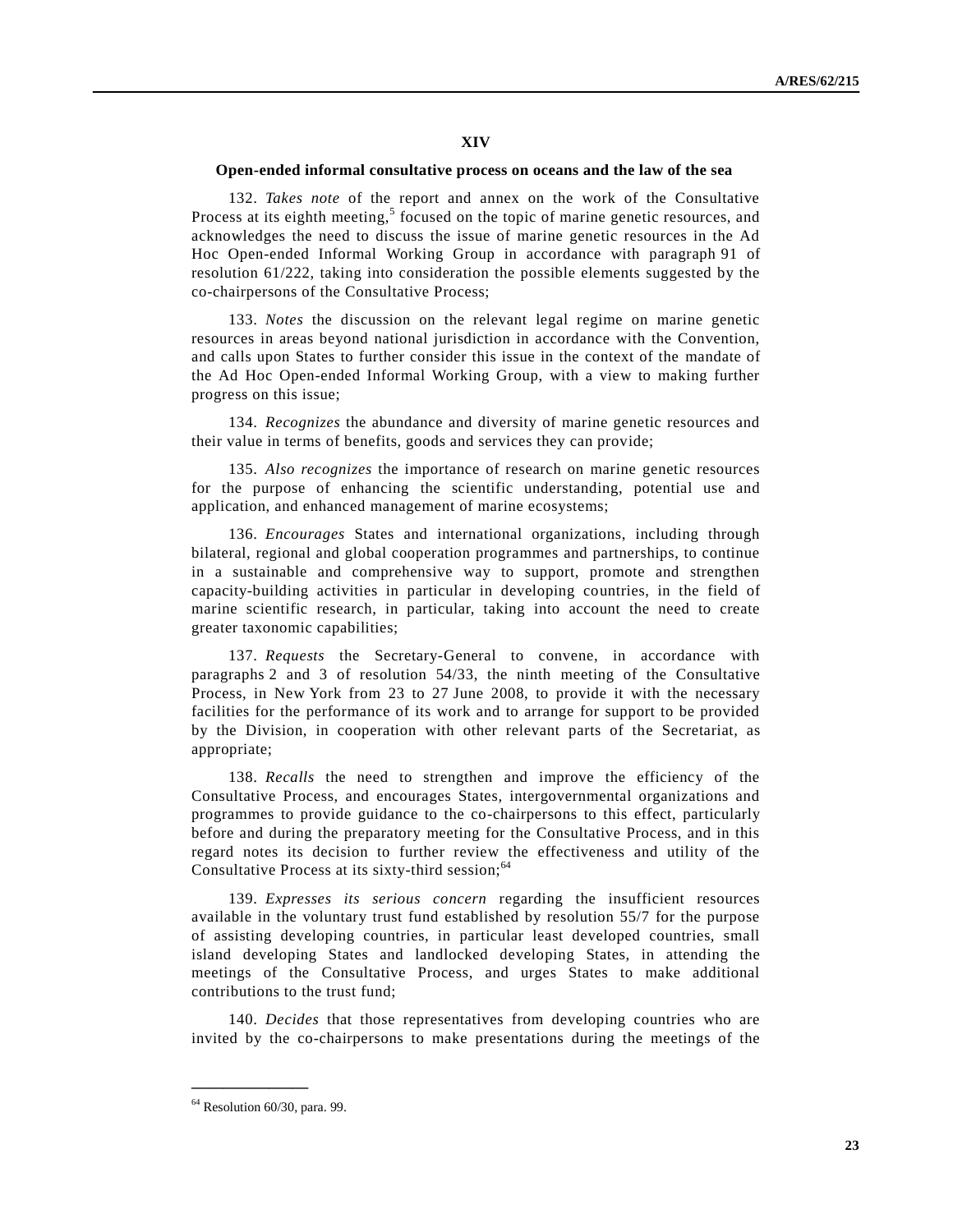Consultative Process shall receive priority consideration in the disbursement of funds from the voluntary trust fund established by resolution 55/7 in order to cover the costs of their travel, and shall also be eligible to receive daily subsistence allowance subject to the availability of funds after the travel costs of all other eligible representatives from those countries mentioned in paragraph 139 above have been covered;

141. *Recalls* its decision to focus its discussions on the topic "Maritime security and safety" at the ninth meeting of the Consultative Process;

### **XV**

#### **Coordination and cooperation**

142. *Encourages* States to work closely with and through international organizations, funds and programmes, as well as the specialized agencies of the United Nations system and relevant international conventions, to identify emerging areas of focus for improved coordination and cooperation and how best to address these issues;

143. *Requests* the Secretary-General to bring the present resolution to the attention of heads of intergovernmental organizations, the specialized agencies, funds and programmes of the United Nations engaged in activities relating to ocean affairs and the law of the sea, as well as funding institutions, and underlines the importance of their constructive and timely input for the report of the Secretary-General on oceans and the law of the sea and of their participation in relevant meetings and processes;

144. *Welcomes* the work done by the secretariats of relevant United Nations specialized agencies, programmes, funds and bodies and the secretariats of related organizations and conventions to enhance inter-agency coordination and cooperation on ocean issues, including through UN-Oceans, the inter-agency coordination mechanism on ocean and coastal issues within the United Nations system;

145. *Encourages* continued updates to Member States by UN-Oceans regarding its priorities and initiatives, in particular with respect to the proposed participation in UN-Oceans;

### **XVI**

### **Activities of the Division for Ocean Affairs and the Law of the Sea**

146. *Expresses its appreciation* to the Secretary-General for the annual comprehensive report on oceans and the law of the sea, prepared by the Division, as well as for the other activities of the Division, which reflect the high standard of assistance provided to Member States by the Division;

147. *Requests* the Secretary-General to continue to carry out the responsibilities and functions entrusted to him in the Convention and by the related resolutions of the General Assembly, including resolutions 49/28 and 52/26, and to ensure the allocation of appropriate resources to the Division for the performance of its activities under the approved budget for the Organization;